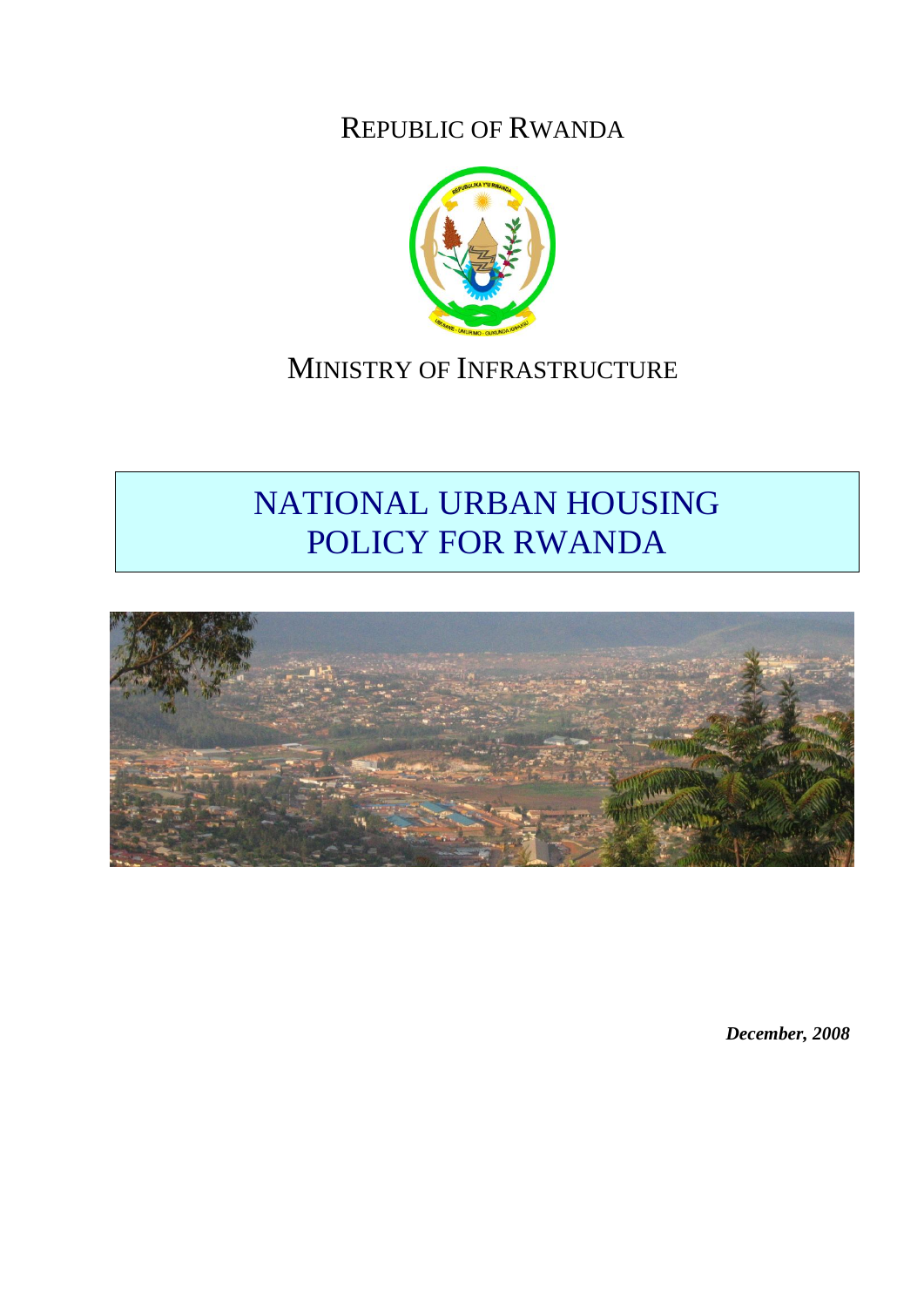### **Table of Contents**

#### **Chapter 1 - Introduction**

- 1.1 Definition of the Sector
- 1.2 Guiding Principles of the Policy
- 1.3 Context
- 1.3.1 National Context
- 1.3.2 Regional and International Context

#### **Chapter 2 - General Orientations**

- 2.1 Vision 2020
- 2.2 EDPRS
- 2.3 National Investment Strategy
- 2.4 Government Programmes
- 2.5 Objectives of international development (MDGs, NEPAD, etc….)
- 2.5.1 MDGs
- 2.5.2 NEPAD

#### **Chapter 3 - Presentation of the sector**

- 3.1 Major constraints of the sub-sector
- 3.1.1 Lack of adequate land and basic infrastructure
- 3.1.2 Lack of basic urban data
- 3.1.3 Standards and standards town planning construction misfits
- 3.1.4 Small percentage of registered land owners
- 3.1.5 Lack of financial resources for resettlement of expropriated people
- 3.1.6 Lack of planning and management tools
- 3.1.7 Lack of adequate financial resources for the local communities
- 3.1.8 Lack of human and material resources
- 3.2 Constraints and opportunities
- 3.2.1. Constraints
- 3.2.2 Opportunities
- 3.3 Mission of the sector
- 3.4 Objective of sector
- 3.4.1 Main objective
- 3.4.2 Specific objectives

#### **Chapter 4 – Policy Actions**

- 4.1 Urban Housing
- 4.2 Urbanization
- 4.3 General Actions

#### **Chapter 5 - Strategies of the Sector**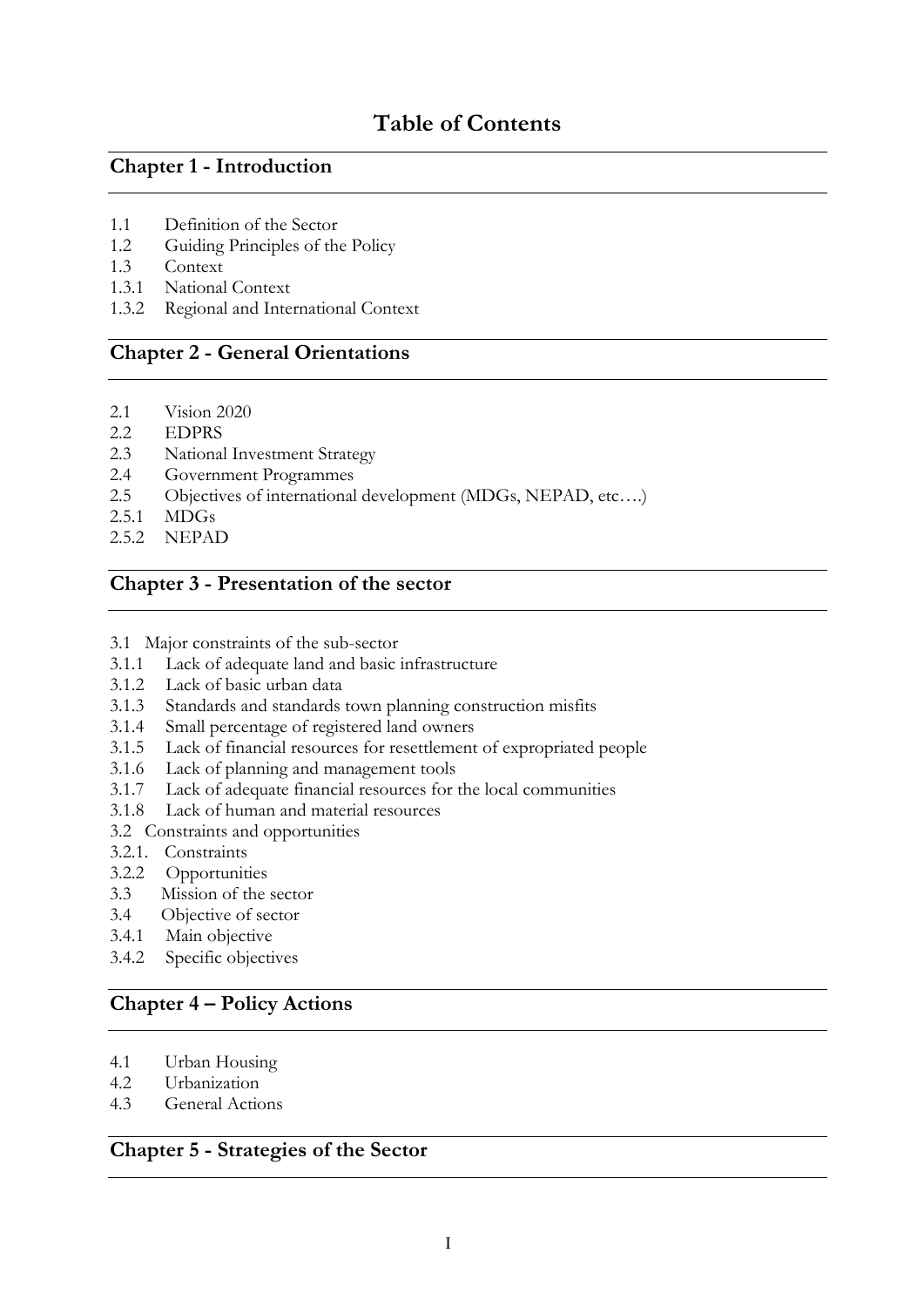#### **Chapter 6 - Programs of the sector**

- 6.1 Support city planning
- 6.2. Urban basic data gathering
- 6.3 Development of tools and adapted mechanisms for urban land management
- 6.4 Promotion of "Grouped Settlements"
- 6.5 Upgrading of Informal Settlements
- 6.6 Revision of urbanisation, construction and housing standards, and legal requirements
- 6.7 Support and assist local communities in mobilization of financial resources
- 6.8 Strengthening of technical capabilities

#### **Chapter 7 - Institutional framework for the implementation of the policy Recommendations**

**Chapter 8 - Conclusion**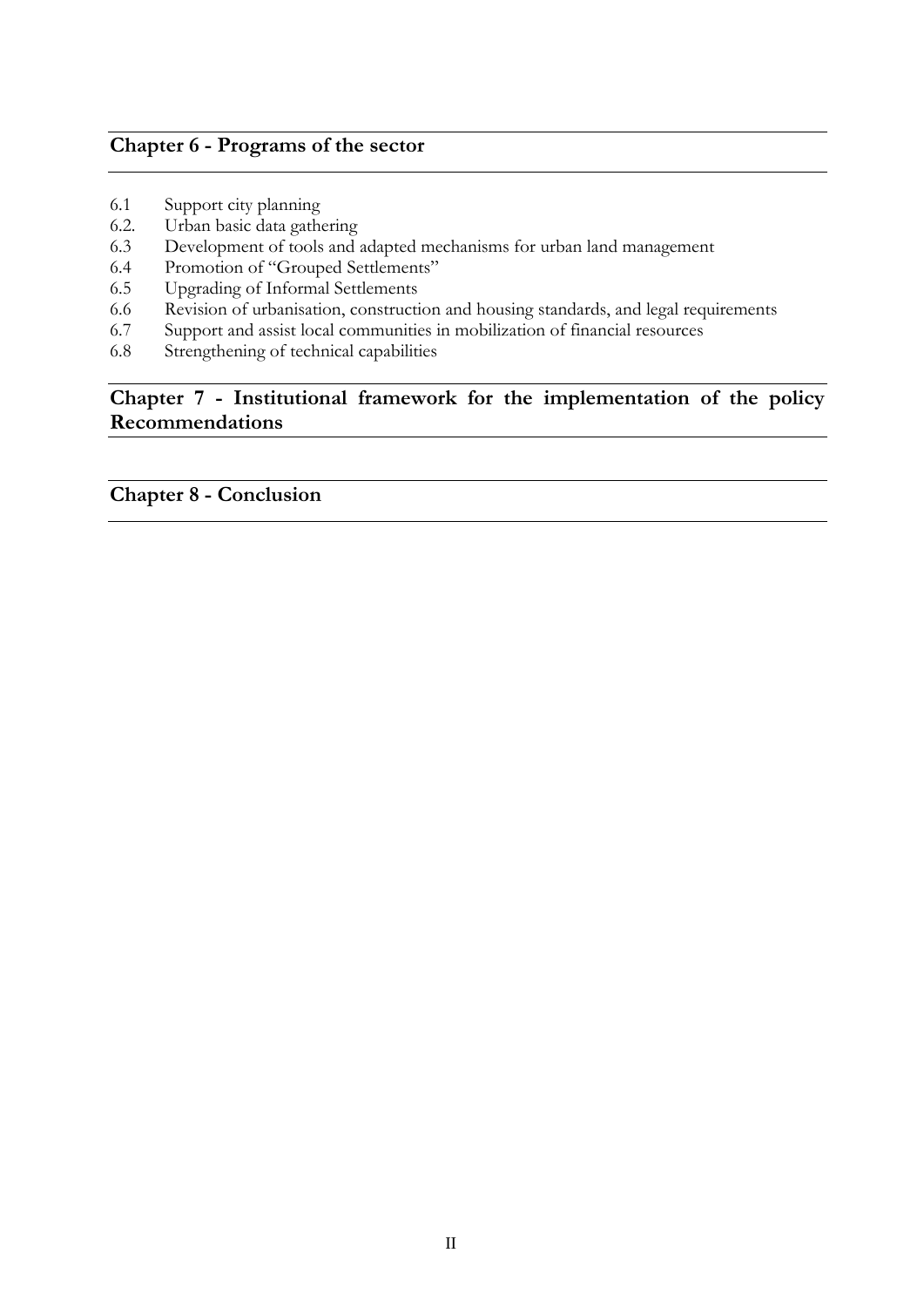#### **Preface**

Rwanda is a landlocked country with a high population density and faces problems that are caused by rapid urbanisation such as scarcity of land, proliferation of unplanned settlements, and environmental degradation.

Since independence, urban planning and development were not given much attention. Thus taking into account the rapid and uncontrolled development of the sector, and its potential contribution towards the socio-economic development of the country, the Rwandan Government made a decision to formulate an urban housing policy which is geared towards achieving its development goals.

This policy is based on the national objectives contained in the Vision 2020, and the Economic Development and Poverty Reduction Strategy (EDPRS), while taking into account the principles of decentralisation and good governance.

In this document, we present the National Urban Housing Policy, the result of broad consultative work, aimed at achieving sustainable urbanization of the country by better planning and rational management of land and urban areas with due regard to the environment.

The contribution of all those who were involved in the formulation and preparation of this policy is acknowledged and appreciated.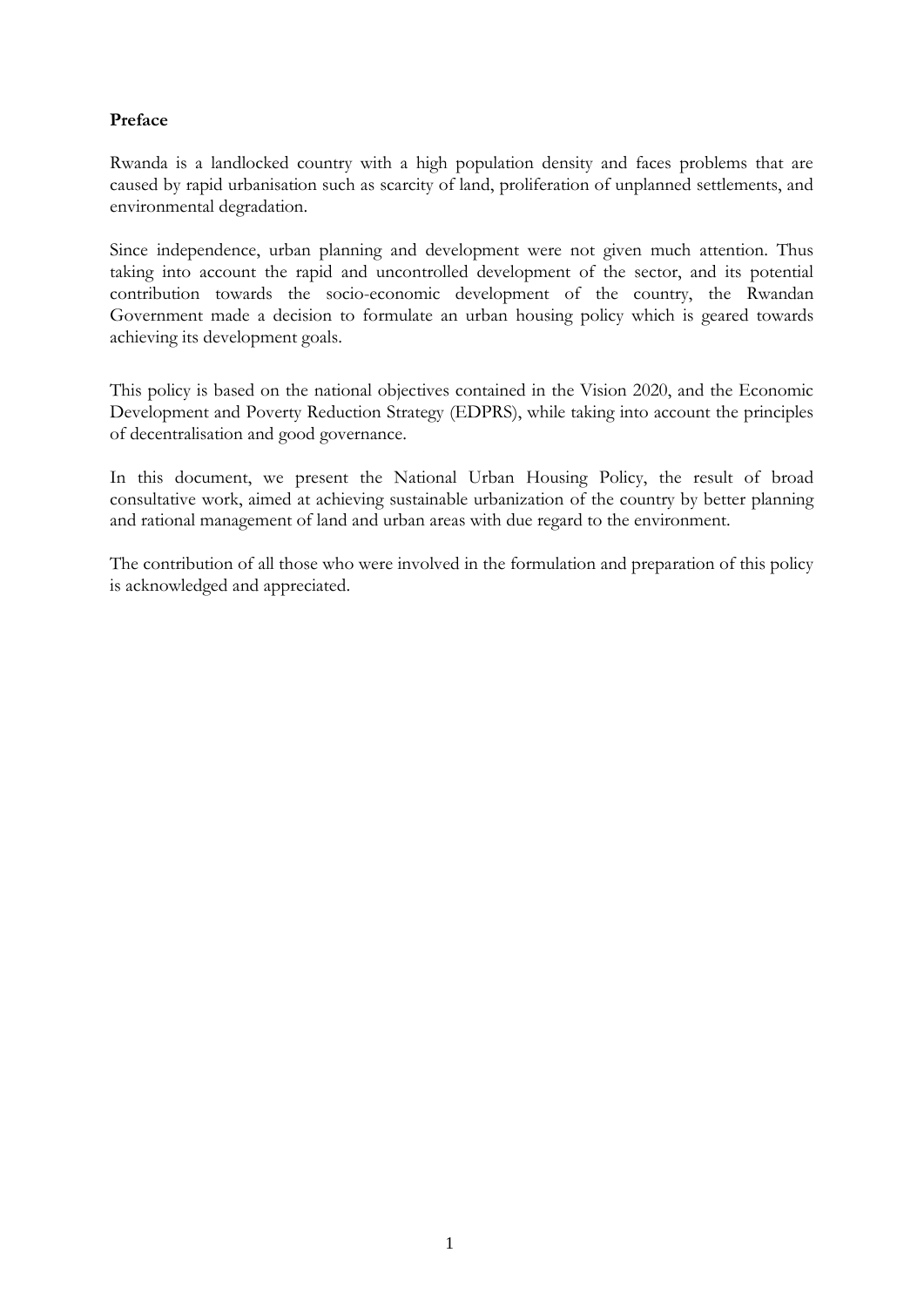#### **Chapter 1: Introduction**

The National Urban Housing Policy includes all public interventions within the framework of the urbanisation process of Rwanda in order to constitute the urban structures at national and provincial level, to improve urban management, control development, and the spatial expansion of cities, particularly urban centres using effective planning tools.

The development and adoption of the National Urban Housing Policy aims at guiding Government objectives and priorities in line with the objectives as laid down particularly in the Vision 2020, the EDPRS, and the National Investment Strategy. According to the aims of Vision 2020, about 30% of the population will live in planned cities with access to basic infrastructure necessary to ensure sustainable development.

The implementation of this policy will support the process, and coordinate all the activities to ensure its monitoring and evaluation.

Urban development related to the process of urbanization is restricted neither to physical installations nor to the construction of houses. It depends largely on economic, political, social and institutional factors.

Urban development requires having at the local level, adapted tools for planning and regulation, to reinforce capacities at central and decentralised level, and mobilize the public and private sector. Furthermore it requires human and financial resources to develop and improve cities and other centres in order to improvement the living conditions of the entire population, particularly the poorest.

This policy proposes the establishment of a regulatory body, an Urban Development Board to manage the development of urban areas and urban housing in particular. This body will regulate the issues concerned with allocation of land, its development, standards associated with housing and construction, private and public estate development among other function. A concept note for the formation of this Board is attached (Annex 1) to this document.

#### **1.1. Definition of the sector**

Urbanization comprises the establishment of procedures and tools for urban planning (Master Plans, Urban Development Plans) zoning and re-zoning, and the upgrading of unplanned settlements with the provision of adequate social infrastructure facilities.

The urbanization is defined within the context of a Presidential Decree through a proposal from the Council of Districts and recommendations of the Minister in charge of town planning.

Planned, controlled and well oriented urbanization must be considered as an opportunity and a driving factor for the development. It is accompanied by the development of the commercial and service sectors thus contributing to the GDP and enhancing the standard of living of the people.

According to the physical and economic attributes of urban areas, each city may be developed to cater for a particular vocation (tourist, industrial, cultural, etc.) which will be taken into account in the architectural design.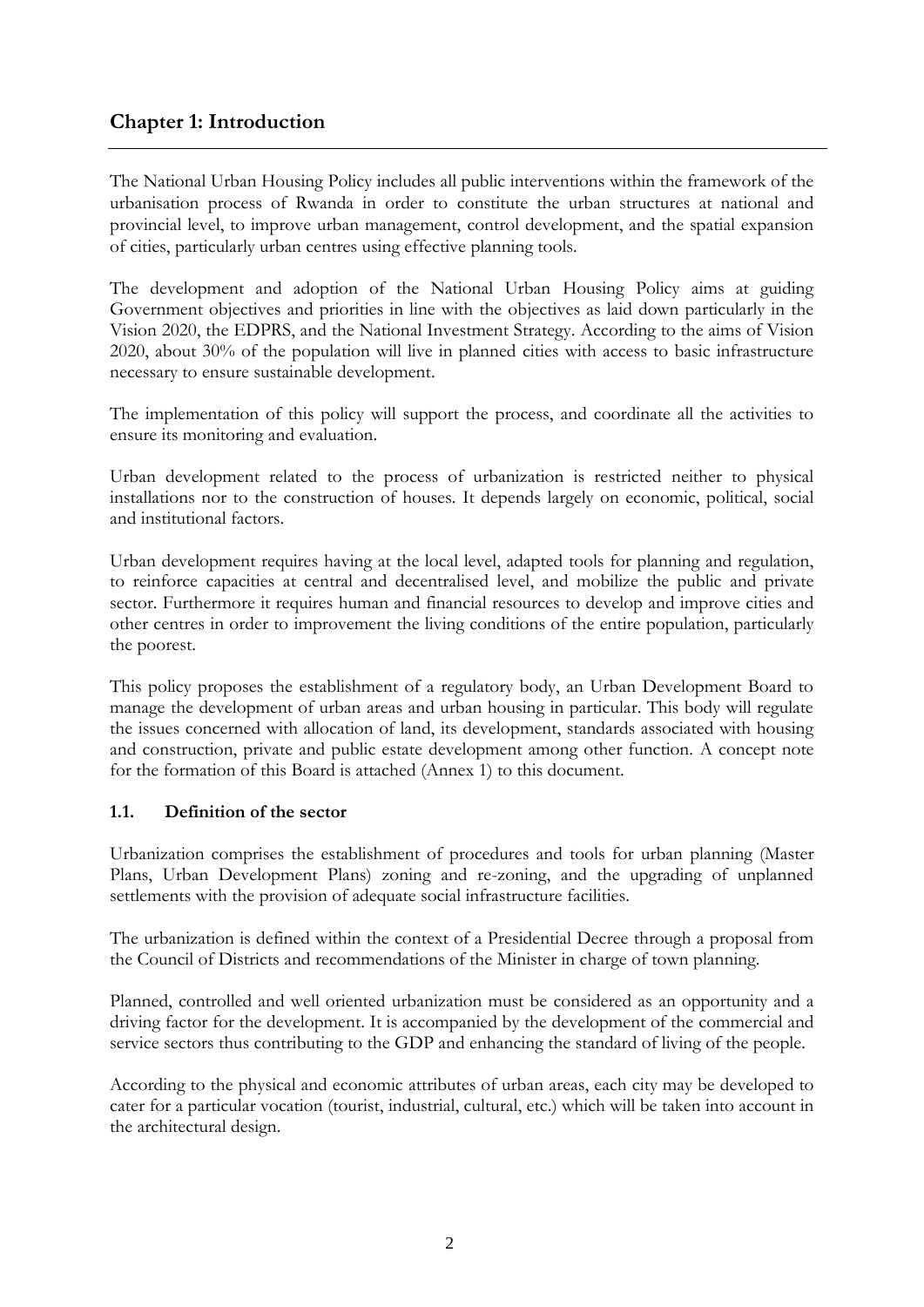#### **1.2. Guiding principles of the policy**

The object of the National Urban Housing Policy is based on the following principles:

- (a) The Rwandan Government recognizes that housing is a basic right for its citizens as stated in international declarations such as the Istanbul Declaration of June, 1996, the Millennium Development Goals (February, 2002), and the World Summit on Sustainable Development (July-August, 2002). In this context, it aims to facilitate access to decent housing and basic infrastructure facilities for its population;
- (b) It recognizes the need to ensure that people have access to potable water and adequate sanitation facilities;
- (c) The Policy recognizes that the Ministry concerned with development of urban housing, the Ministry of Infrastructure, should operate at policy formulation level. The operations and implementation of the policies should be carried out by agencies such as the Urban Development Board;
- (d) It is committed to supporting the controlled development and the sustainability of human settlements both in urban and rural areas, which is economically accessible and socially integrated, where the rights of all people are recognized, particularly the rights women, children, handicapped people, and people living in poverty, the vulnerable and disadvantaged groups;
- (e) It recognizes the need to provide affordable shelter for people of all income groups;
- (f) The process of urbanization must be accomplished with due regard to the needs of the citizens while contributing to their social development, and at the same time reducing any negative environmental impacts. The process integrates environmental aspects and will be based on rational management of land resources;
- (g) Planned settlements are the preferred and accepted form of housing development in urban areas and urban planning must be taken as a pre-condition to any form of development;
- (h) It recognizes the need to upgrade or formalize informal settlement while ensuring that social norms are respected and people are not unnecessarily displaced;
- (i) It must be recognised that ensuring access to goods, basic services and infrastructure facilities is the most important element in determining the quality of life of the population;
- (j) Urbanization is regarded as a driving force for economic development. However, the process of urbanization and urban development should be planned, controlled and well directed. Urbanisation increases the demand for food and promotes modernization and improvement of agricultural production which contributes directly to poverty reduction in Rwanda. The spatial planning of urban areas with clear demarcation of residential, industrial commercial and public utilization areas will safeguard the environment and cultural heritage of Rwanda;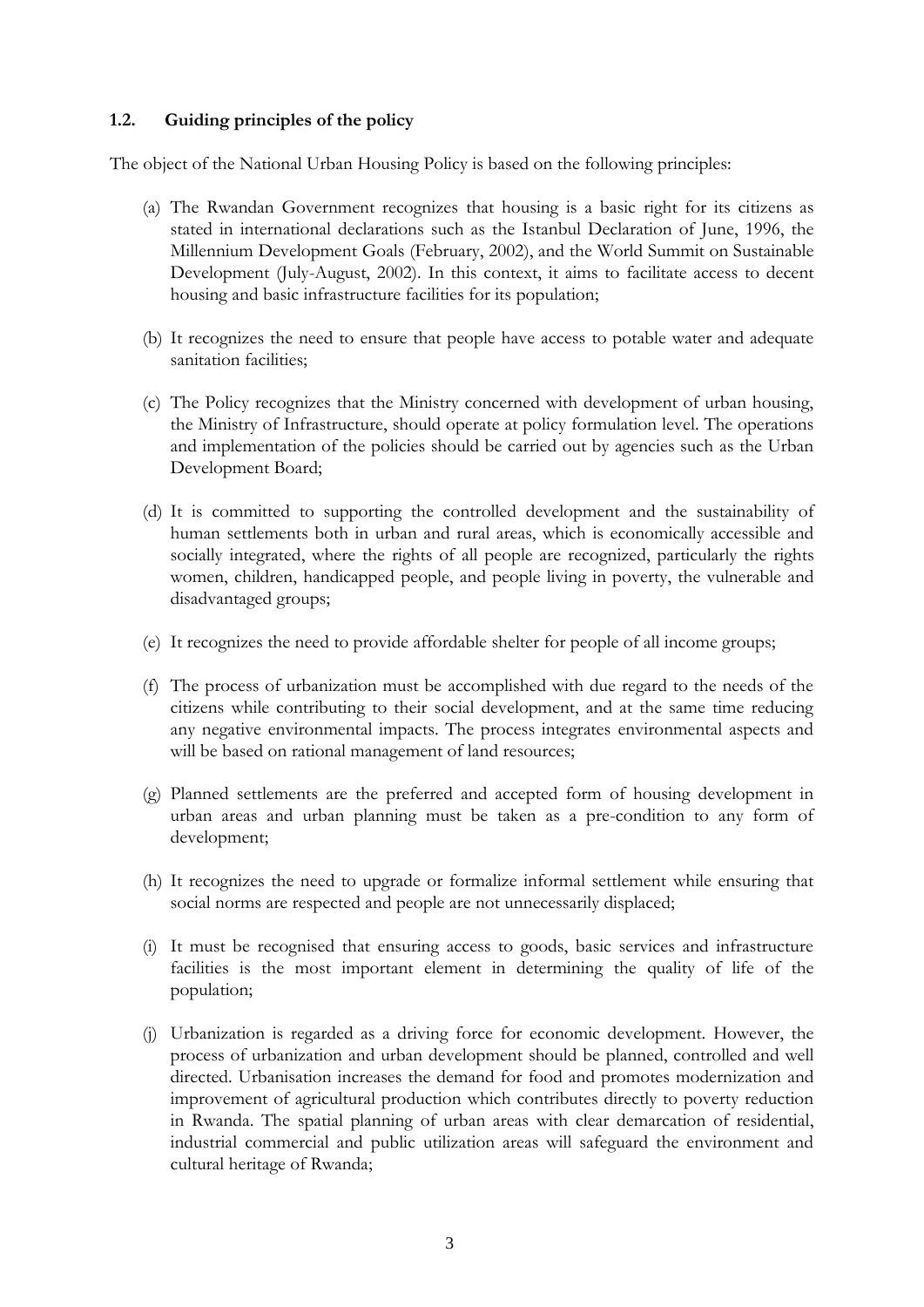- (k) Investment related to urban development should not be handled solely by Government, but must be supported by the private sector, NGO's, and local communities according to their respective capacities and capabilities. Urban development must consequently be well planned in a progressive and participatory manner according to the capacities of various players in the sector. However, emphasis should be placed on the role of women in the implementation of the National Urban Housing Policy;
- (l) Implementing the law governing the organization of districts, urban management and development comes under the prerogatives and attributes of local communities. These must nevertheless follow and respect the directives and orientations laid down within the spirit of the National Urban Housing Policy to achieve the goals fixed at national level.

#### **1.3. Context**

#### **1.3.1 National Context**

#### **1.3.1.1 Evolution of cities in Rwanda**

The population of Rwanda has more than quintupled from 1,595,500 people in 1934 to 9,344,399 in 2007, a period of less than 70 years, which testifies to a great demographic vitality. Cities are very recent in Rwanda where the rate of urbanization currently stands as 18.7% representing 1,747,403 of the population.

According to the results of the National Census (1978 and 1991), the urban population increased at an average rate of 5.5% per annum during the above period. Currently, the growth rate varies around 9% per annum. The urban demographic mass is concentrated in the City of Kigali which shelters approximately 800.000 inhabitants today. The urban growth in Rwanda is an inevitable and advantageous phenomenon as the cities will make possible the integrated development of rural and urban population. The cities constitute centres for job creation which must be opened to all the social categories. This employment results from the provision of services which develop rapidly in urban area including construction of infrastructure, houses etc.

The growth of cities will make possible for the reduction of demographic pressure on arable land and optimize agricultural production. Even though urbanization is required for the economic development of Rwanda, the phenomenon must be controlled and planned in order to prevent negative effects. Essentially 80% of Kigali has unplanned settlements which make it difficult to control these areas.

This uncontrolled and spontaneous urbanization leads to proliferation and degradation of the zones close to the cities centre, dispersion of sub-urban settlements and for this reason the extension and construction of infrastructure becomes very expensive.

#### **1.3.1.2 Unbalanced urban structures**

Kigali City contributed to an increase in the urban population (from 236,000 people in 1991 to 800,000 people in 2007; an average annual rate of 9%). This resulted in a concentration of the urban population in the Capital estimated at 44% of the urban population of Rwanda. This situation confirms the phenomenon of urban *"monocephalism"* and highlights the imbalance between Kigali and other urban centres. Secondary centres still remain unable to offer a solid base for employment and services to their population because of the insufficiency of public and private investments. Demographic imbalance between the Capital and other urban centres is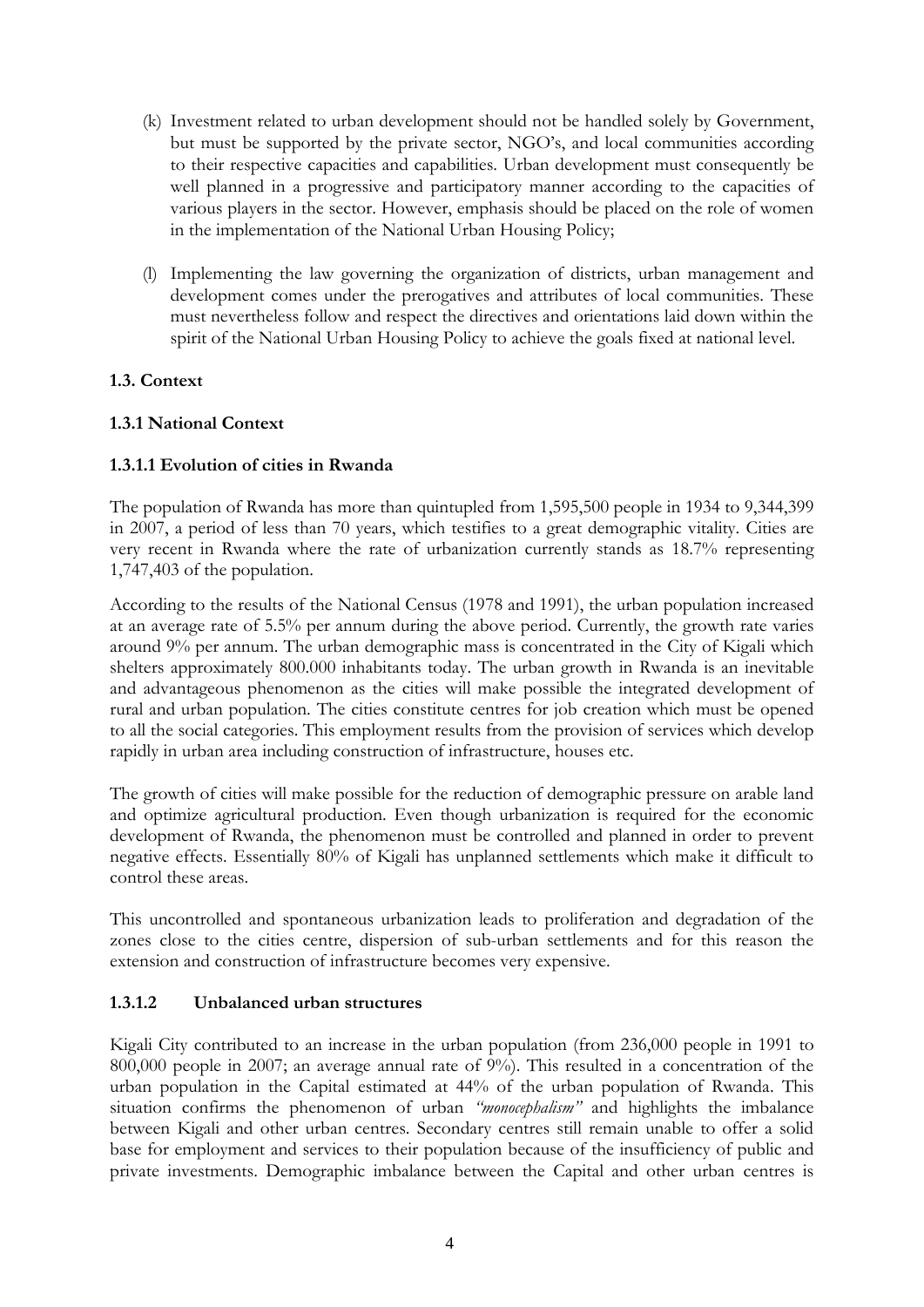accompanied by an imbalance in the economic activity and the services sector which are concentrated mainly in Kigali (more than 70% of industrial activity; about 50% of the wholesale businesses and 70% of the banking services, etc). It will become necessary to promote a policy of facilitation for investment in the secondary urban centres supported by suitable incentives.

#### **1.3.1.3 Unplanned Urban development**

On the basis of the urban growth rate, the annual housing requirement in Kigali is estimated at between 8,500 and 10,000 units. The annual need for the rest of the urban centres is estimated at 15,000 units. It has been established that, in 2002 and 2003 combined, the public and private sectors contributed only 10% in terms of development of plots restricted to the middle and high incomes categories. This situation has not improved much to date. The low income group had maintained the practice of informal housing development in unplanned areas.

This situation has had the following consequences:

- The increase in the load factor in the unplanned areas;
- Increase in the extent of unplanned areas.

Due to the growing demand for housing in urban areas and the rapid development of slums (Utujagari), planning and organized settlement is becoming a complicated issue. Moreover, it appears that urbanization of principal urban centres in Rwanda resulted more from accumulation of the population often of rural origin, around the structured city and not from within, thus generating perimeters of sub-urbanized zones where the density reaches 700 people/km².

This spontaneous growth of urban centre has led to the breakdown of social functions and spatial segregation, with land wastage that blocks any attempts for sustainable development.

#### **1.3.1.4 Weak rate of development and a extraordinary urban spread**

The hilly topography which characterizes Rwanda adds mainly the scenic beauty of its landscapes. It poses a big constraint in terms of population settlement particularly the construction of infrastructure. These problems are worsened by the high frequency of rain which causes erosion and gulling of the slopes.

In this context, urban development results in the spread of the cities (particularly Kigali) over a large area and is not really densified. The increase of the distances between the new urban areas and the city centres increase the costs related to transportation and the construction of infrastructure and make it difficult to plan for basic infrastructure such as roads, and water, electricity and telecommunication services.

Urban development being unplanned, makes the level of infrastructure facilities and services particularly inadequate. The urban audits carried out on 8 former districts of Kigali City and the Cities of Butare, Ruhengeri and Rwamagana confirm this statement through indicators noted as "poor" or "nothing" with respect to the level of the services available in the urban areas and centres. In addition, this statement is corroborated by the most current estimates, according to which, the informal sector and unplanned settlements represent between 80% and 90% of common housing in the principal urban centres of Rwanda.

Moreover, according to the results of the census of housing (2002), nearly 90% of the dwellings of Kigali City are built with "impermanent" materials (boards, wood, etc). This situation is due to the limited financial resources at the disposal of the low income population. The statement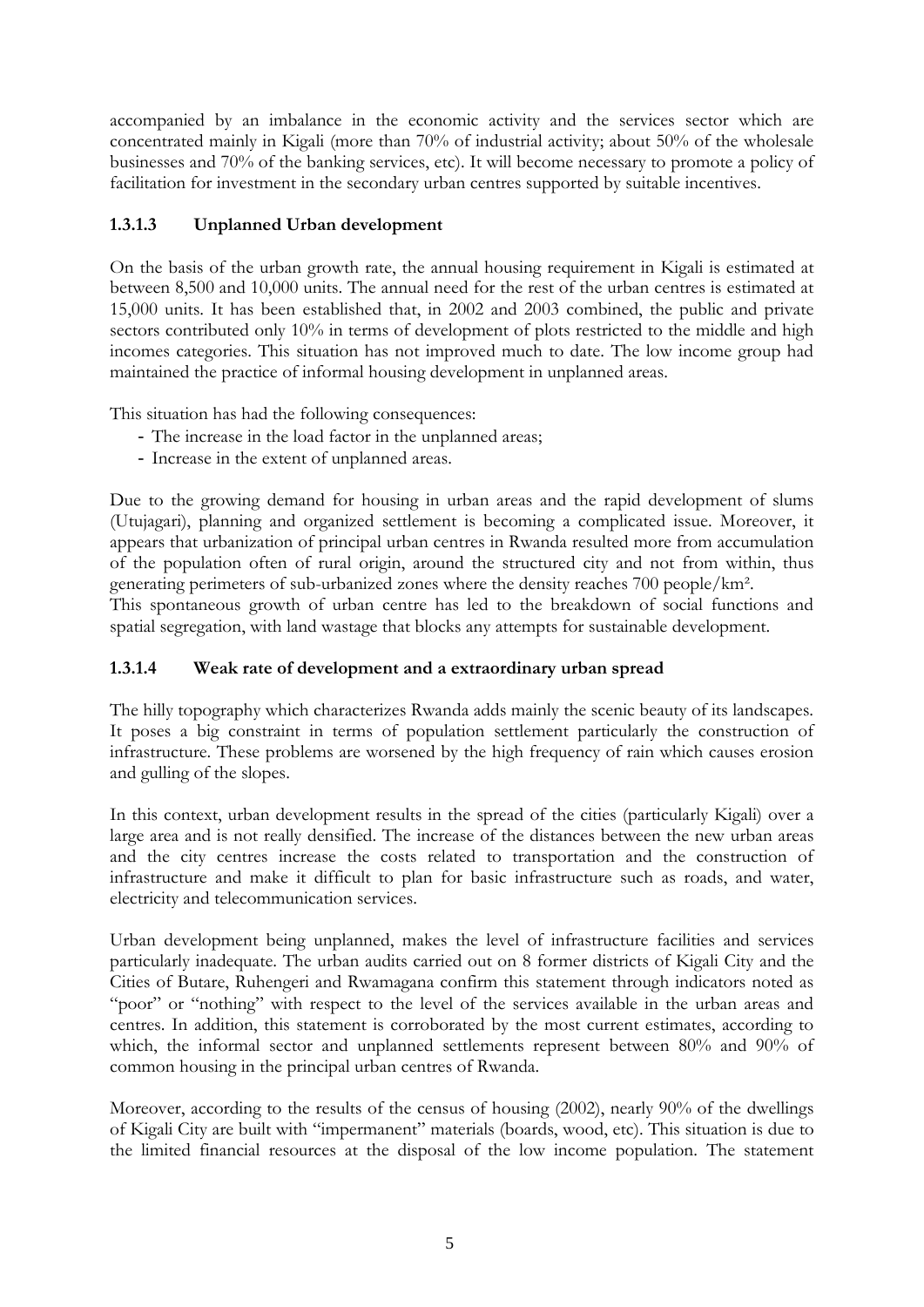demonstrates the incapability of a sector of the population to have ownership of standard housing.

#### **1.3.1.5 Urban population characterized by low income**

According to the results of the survey on the living conditions of households (EICV) carried out between 2000 and 2001, more than three people out of five (60.29% of the national population) lives under the poverty line. Considering household, it was noted that the rate of poverty was 65.66% in rural areas, and 19.38% in urban areas respectively (Kigali City excluded); 12.27% in Kigali City. These results further indicate that poverty in Rwanda is predominant in rural areas.

According to the same investigation, taking a "household" as a basic unit, it has been confirmed that poor households are 61.68% of the population of rural areas, 17.80% in the urban areas, and 10.44% in Kigali City. In spite of a favorable percentage in urban areas, the research revealed that the annual average expenditure recorded by an adult person in urban areas is only RwF35,000 (less than RwF3,000/month) in case of the "extremely poor" category of the population, approximately RwF55,000 (about RwF4,500/month) for the category classified as "poor", and RwF232,000 (in secondary cities) and RwF255,000 in Kigali City for the category classified as "non poor".

These figures show that even for the category classified as "non poor", the amount of annual expenditure remains weak (RwF20.000/month). That means that a very large majority of the urban population constitutes of low income households. This conclusion is corroborated by the fact that 60% of the urban population mobilizes only 20% of the consumer expenditure while at the same time only 10% of the population is able to mobilize above 50% of the expenditure.

#### **1.3.2 Regional and International Context**

The rate of urbanization in Rwanda is listed among the lowest in the world even for an African country. The average world urbanization rate stands at 50%, 84% in North America, 75% in Latin America and the Caribbean and 37% in Africa and Asia. However, the annual growth rate of the urban population of 9% far exceeds the average for Africa which stands at 4%.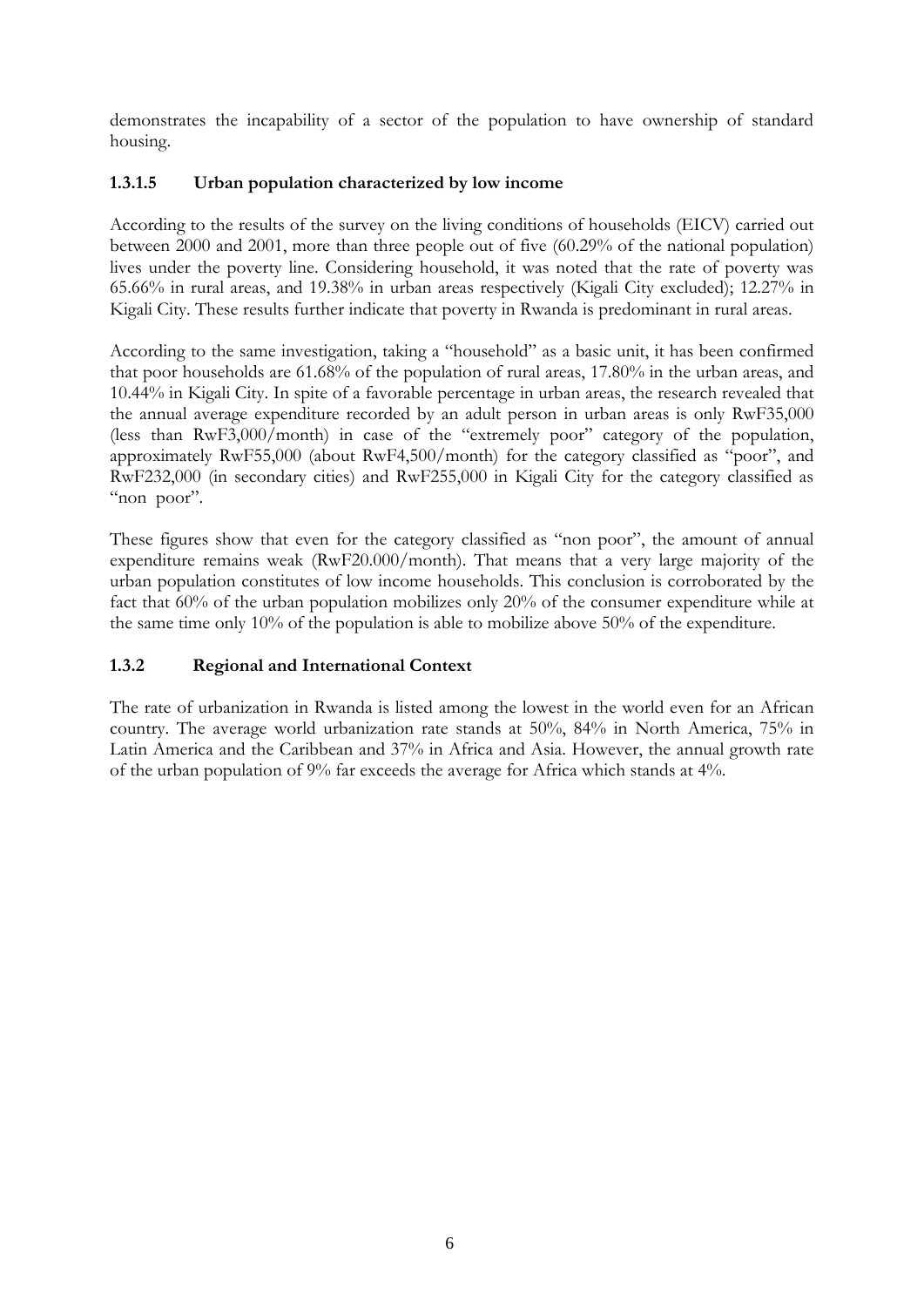#### **Chapter 2 - General Orientation**

#### **2.1 Vision 2020**

It has been forecasted that the urban population will reach 30% of the national population by 2020; however, urban development should not contribute towards pollution of surrounding zones (sub-urban and rural areas). In 2010, each city will have an Urban Master Plan and Land Use Management Plans. Basic infrastructure will be constructed in the urban centres and in other development areas in order to relieve rural areas from the effects of overpopulation in favor of the urbanization programme.

#### **2.2 Economic Development and Poverty Reduction Strategy (EDPRS)**

Adopted in September, 2007, EDPRS specifies the priorities to be achieved during the five-year period 2008-2012. It specifically emphasizes planning and development of urban and rural human settlement in conformity with the criteria of environmental viability through the reorganization of national space. Urban areas must develop through the creation of market opportunities for rural economies so as to ensure sustainability and progress. To this end, the development of the urban environment must be based on strategies which stimulate economic growth (GDP), the provision of services, and employment creation so that the vulnerable and the poorest of the poor people may be integrated.

Finally, publicly-owned establishments will be sheltered in comfortable buildings in conformity with the need for fast and quality services.

#### **2.3 National Investment Strategy**

The National Investment Strategy particularly places emphasis on the support of the private sector in infrastructure development. The consolidation of efforts between Government and various development partners will ensure realization of the programs of the sector. The development of the Urban Master Plans and the construction of basic infrastructure on allotted sites will enable investors to orient their investments (industrial parks, tourist zones, commercial areas, etc.).

#### **2.4 Government Programmes**

In relation to the sector, the Government of Rwanda plans to develop and update the legislative and regulatory framework; it envisages the development of master plans for all the towns and cities of the country. This policy recommends the elaboration of particular plans for urban development and other tools of urban planning (such as the Simplified Plans of Urbanization-SPU) and management adapted to the immediate needs of the respective Districts.

#### **2.5 Objectives of international development (MDGs, NEPAD, etc….)**

#### **2.5.1 MDGs**

The Millennium Development Goals (MDGs) plan to "Ensure favorable conditions" and reduce by half the percentage of the population without access to potable water by 2015. It aims "to improve the lives of at least 100 millions people living in slums by 2020". In this context, the National Urban Housing Policy aims at upgrading unplanned settlements and developing urban areas within the framework of sustainable socio-economic development.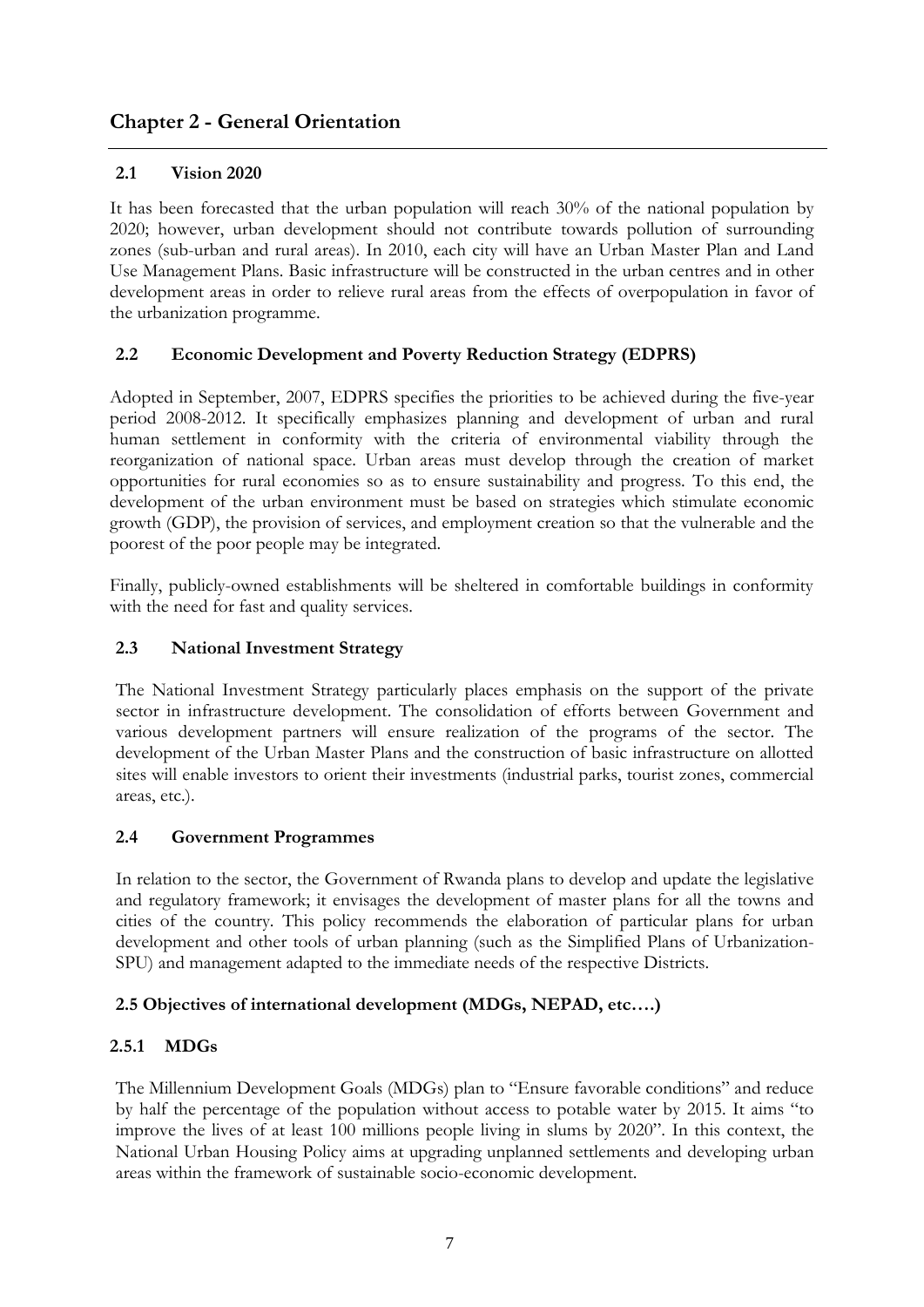#### **2.5.2 NEPAD**

NEPAD recommends sustainable urbanization under social, environmental, economic, and political frameworks. The local players, particularly local authorities must be supported by improving their capacities for planning and urban management.

The policy places particular emphasis on planning and the development of the earmarked areas to allow sustainable urbanization. The strengthening of the institutional and financial capacities of local communities will enable them to execute their duties in urban planning and development.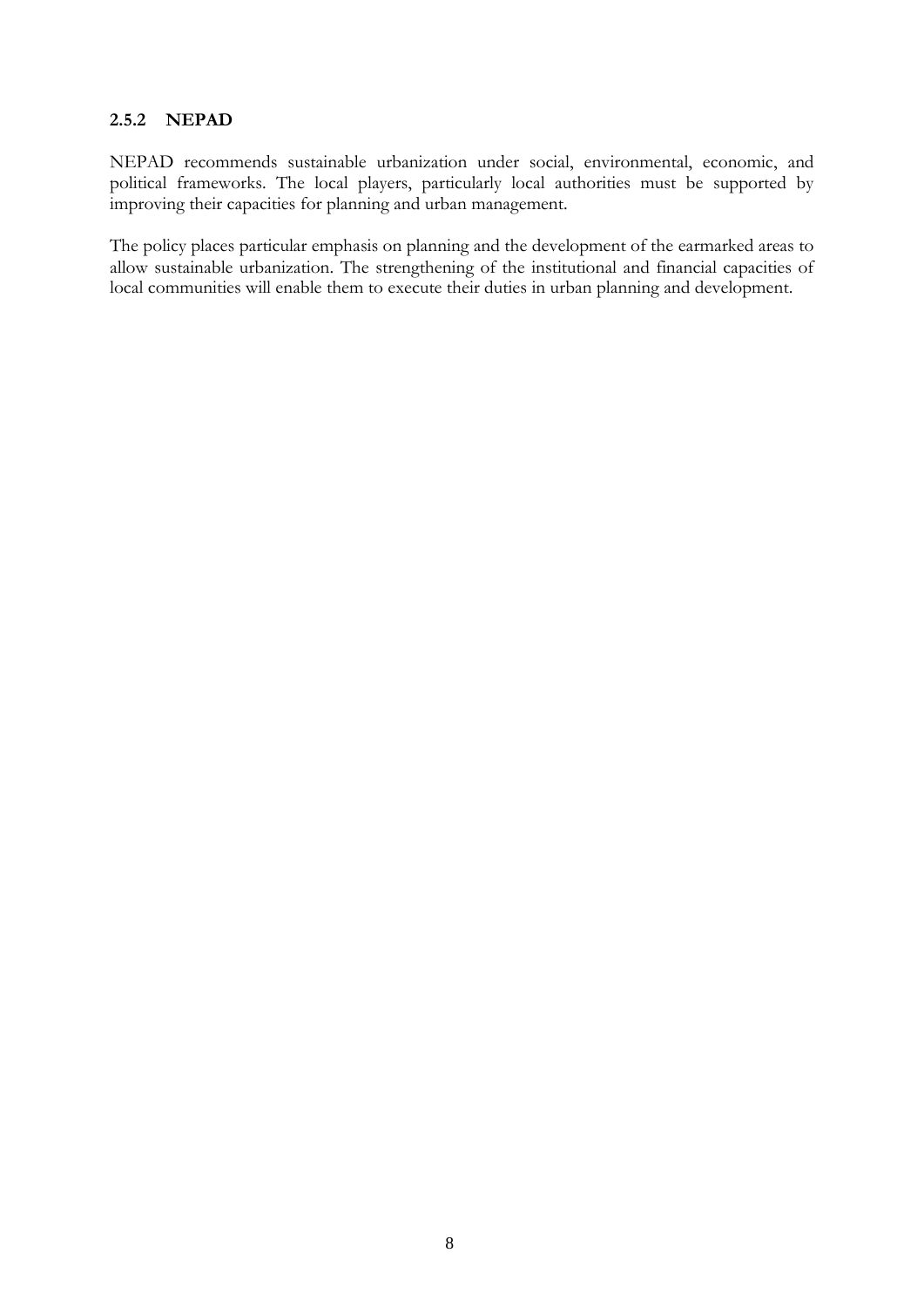#### **3.3 Major constraints of the sub-sector**

The major constraints of the sub-sector are related essentially to the insufficiency of human and financial resources, a high rate of the unplanned residential areas, and the absence of adequate tools for urban planning.

#### **3.1.1. Lack of adequate land and basic infrastructure**

The demand for serviced plots far exceed their availability and Kigali and secondary cites have not looked at the low income group. The ongoing and planned programmes are mainly directed at high and middle income group. Vast agricultural zones located within the limits of urban areas are thus affected with middle and high income housing is only partially occupied whereas the main part of the housing needs relate to low income housing.

Consequently, the deficit in the availability of plots is reflected by the already insufficient level of general services in the urban centres. Although the demand for low income housing is in fact important, the demand for land within the various categories has proved difficult to quantify.

#### **3.1.2 Lack of basic urban data**

None of the cities or urban centres in Rwanda have any databases available to aid in decision making. This is a reality particularly in terms of acquisition of public land, land registration, status of the real estate market, land requirements for housing and economic activities, estimated costs of expropriation/land compensation, etc. Furthermore, specialized data relating to the functions and activities of cities are not available, with respect to their economic potential, their location in national and regional context and their relationship with the urban network vis-à-vis urban and rural areas.

#### **3.1.3 Standards and standards town planning construction misfits**

Rwanda recognizes that planned housing is required as opposed to spontaneous or dispersed settlements. The National Housing Policy of 2004 points out that the existence of a development plan is a pre-condition to any form of development. Housing is governed by urban and construction standards which cannot be adapted to many households due to their limited access to long-term credit facilities and adequate financial resources.

#### **3.1.4 Small percentage of registered land owners**

The registration of land ownership poses a constraint in that most families find it difficult to meet the selection criteria of planned programmes which emphasize the construction of structures to meet established standards. The only recourse for these families is to settle in unplanned areas. These informal, unregistered or illegal plots would then be obtained by irregular means without taking into consideration any standards of urban planning. In the entire country, the percentage of people with registered land ownership is still small. In many urban areas, a great number of households live below the poverty line and as such the access to land ownership becomes difficult. However, recent legislation recommends the systematic registration of all occupants of the land.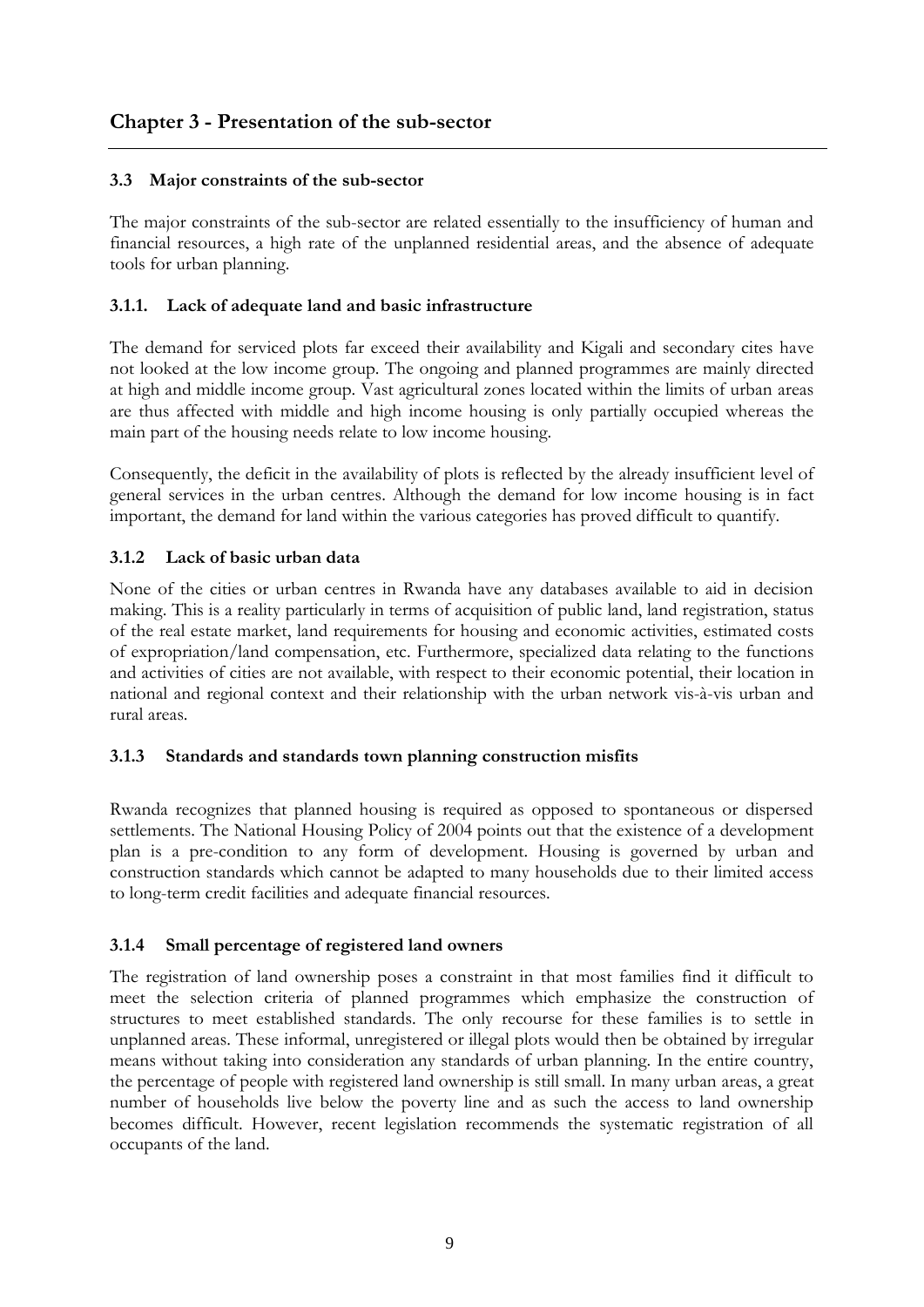#### **3.1.5 Lack of financial resources for resettlement of expropriated people**

Cities do not have adequate land resources to resettle people who have to be moved from unplanned areas in order for planned development to take place. Wherever any sites are identified, the expenses related to their development and allocation are much higher than what is paid to the expropriated households. Some consensus have to be arrived at between local authorities and the informal settlers in order to solve this problem.

#### **3.1.6 Lack of planning and management tools**

Currently, only two cities in Rwanda have completed Master Plans: Kibuye which was developed in 2003 and Cyangugu in 2005. The Master Plan for Kigali and Rwamagana are being developed, while other cities do not have urban development or management plans, the absence of which pose a challenge to spatial planning. The development of Master Plans for all the urban areas is a challenge due to the time factor and their high cost.

#### **3.1.7 Lack of adequate financial resources for the local communities**

Districts lack sufficient financial resources as their revenue from rates and taxes are modest, whereas Cities which have adequate land, lack the financial resources to develop and allocate them.

#### **3.1.8 Lack of human and material resources**

The lack of human resources in the field of urban planning and development constitute a major problem for the local communities. In spite of the efforts made recently within the framework of territorial administrative reform which made it possible to provide districts with qualified personnel, Rwanda suffers from a lack of professionals qualified in the field of urban development. In practice most district officials lack administrative and technical knowledge of procedures of urban management, planning and development, necessary to meet modern challenges.

#### **3.2. Constraints and opportunities**

#### **3.2.1. Constraints**

The principal constraints consists of: Lack of effective planning tools; weak household incomes and lack of adequate financial resources.

#### **3.3.2 Opportunities**

Notwithstanding the constraints as presented above, opportunities do exist: socio-economic changes are at hand and urban centres, if well managed, constitute a framework offering a better quality of life; prospects for improvement of income from local communities: an improvement of receipts within the framework of tax decentralization, particularly through rates and rent receipts on the land.

Tax decentralization aims at reinforcing the tax potential of the local communities through a number of provisions whose key components are: enabling local authorities to fix rates of taxation and royalties and to charge service fees; handing-over of the tax on land to the local communities; the establishment of a development fund for local communities; reinforcement of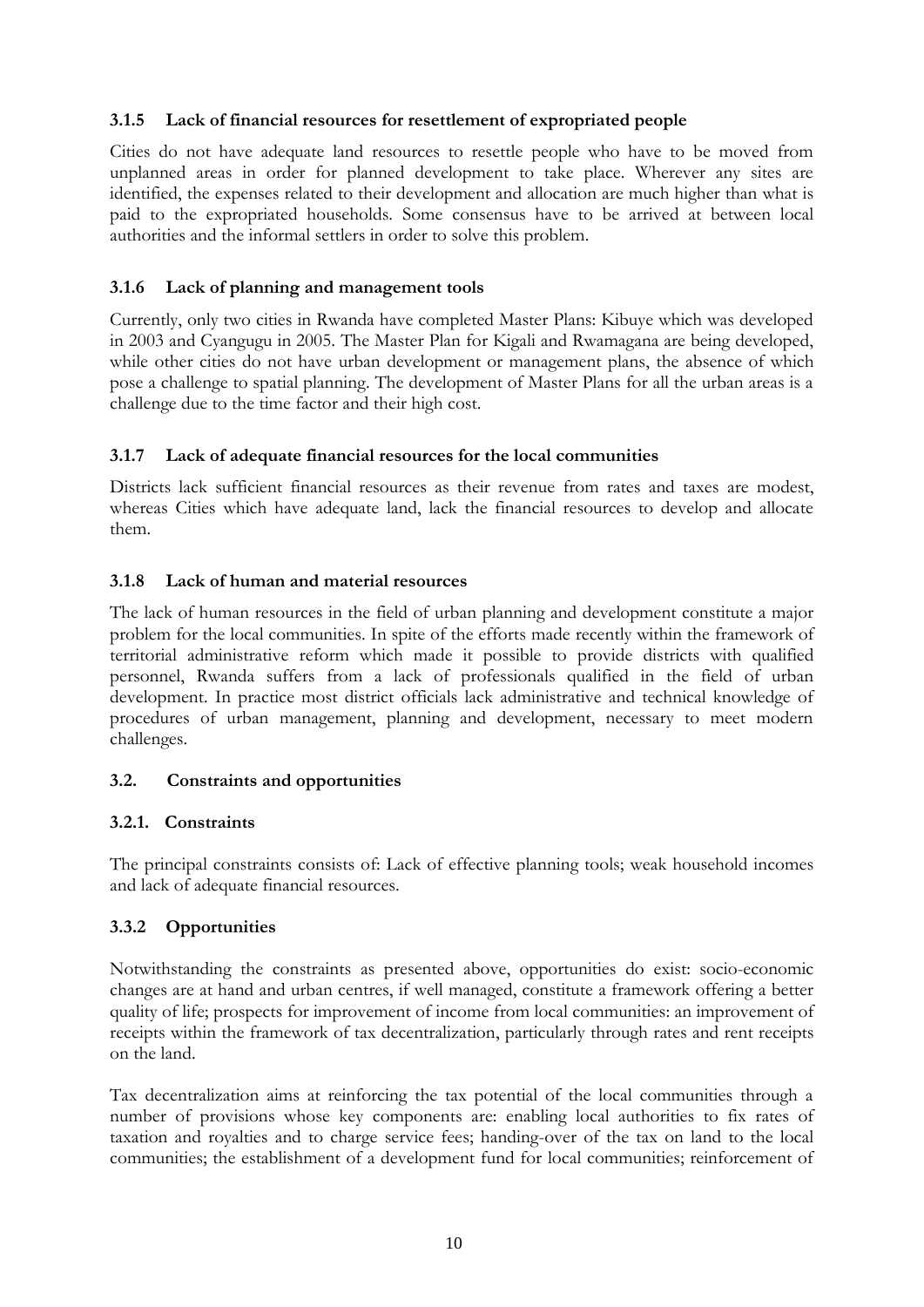the system of accountability and audit; the establishment of a budgetary structure containing programmes for local communities.

A certain number of national entities are capable in meeting the requirements for capacity building e.g. National University of Rwanda (NUR), Kigali Institute of Science and Technology (KIST), etc and certain planning tools are already available or will be made available in due course; such as aerial photographs of Butare, Nyanza, Ruhengeri and Kabuga; schematic diagrams for Kigali and Cyangugu have been finalized and their adoption by the council of ministers is what remains; allocation of plots have been carried out in certain urban centres of the country; study on the regional economic development and trade centres; Master Plans of Nyagatare and Rwamagana are being developed; while the decentralization process has introduced new dynamics in the development process in terms of a transfer of responsibilities coupled with a participatory approach.

#### **3.3. Mission of the sector**

To contribute towards the realization of the objective of economic development and poverty reduction.

#### **3.4. Objective of sector**

#### **3.4.1 Main objective**

The main objective of the "Urban Housing Development Policy" is to contribute towards improving the conditions of living of the urban population through controlled and harmonized development of urban areas.

#### **3.4.2 Specific objectives**

The specific objectives are presented as follows:

- To control and direct the urbanization process of the country;
- To meet the needs of the urban population as a whole in term of land and services, and to prevent the formation of new unplanned settlements;
- To facilitate access to shelter in a planned and organized process leading to housing development especially for the low and medium income groups;
- To improve the living conditions of the populations living in existing informal settlements especially by creating employment;
- To encourage private sector participation in the development of housing estates;
- To reinforce the institutional and financial capacities at central and decentralized level for local communities.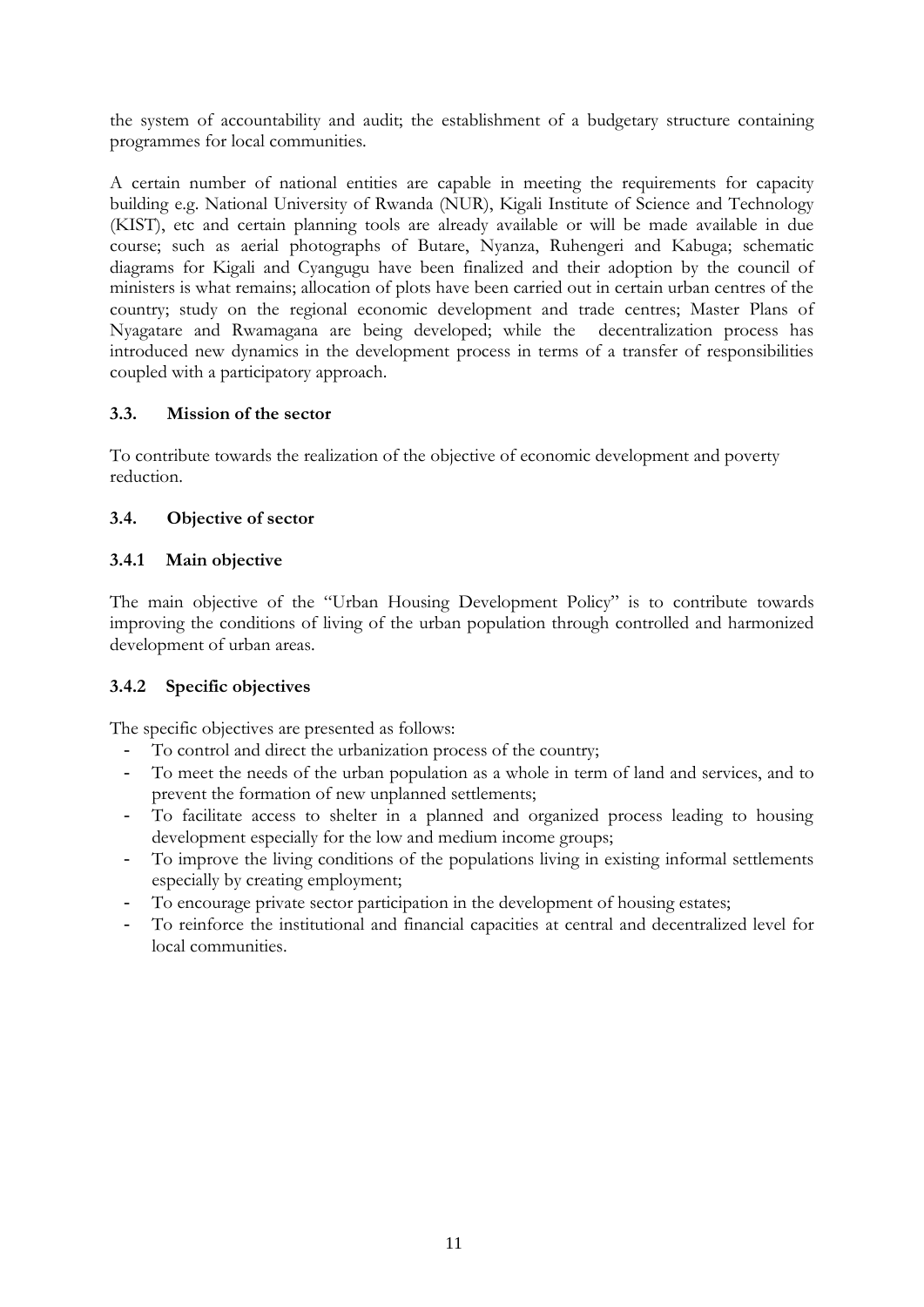#### **Chapter 4 – Policy Actions**

Under the Urban Housing Policy, the government aims to execute the following policy actions:

#### **4.1 Urban Housing**

- (a). Develop programmes aimed at providing urban housing for a cross-section of the population;
- (b). Establish minimum standards in the construction of housing with respect to construction codes and provision of adequate basic facilities such as water and sanitation, access to reliable power sources, and basic social amenities within easy reach of residential areas;
- (c). Provide the legal and regulatory framework to encourage private sector participation in the development of urban housing vis-à-vis the development of housing estates;
- (d). Facilitate the development of housing stock in order to cater for increase demand for ownership and short term occupation;
- (e). Establish "owner-occupier" housing under affordable mortgage schemes guaranteed by employers, both public and private;
- (f). Develop and establish tax incentive schemes to encourage people to obtain housing loans;
- (g). Facilitate the access to housing finance for low and middle income people;
- (h). Establish guidelines on the upgrading of informal settlements and put in place legal and regulatory measures to ensure that expropriations if required are carried out in line with internationally acceptable norms;
- (i). Decentralise the registration of land titles to ease the acquisition of land plots;

#### **4.2 Urbanisation**

- (a). Prepare Master plans and establish regulatory measures to ensure the planned and controlled development of urban areas;
- (b). Establish procedures to ensure that urbanization is controlled and carried out in line with environmental guidelines;
- (c). Promote private sector participation in the development of industrial, commercial, residential and recreational areas under the respective master plans;

#### **4.2 General Actions**

(a) Formulate legal and regulatory frameworks for urban development vis-à-vis facilitation in the formulation of by-laws, property transfer rules, taxation etc;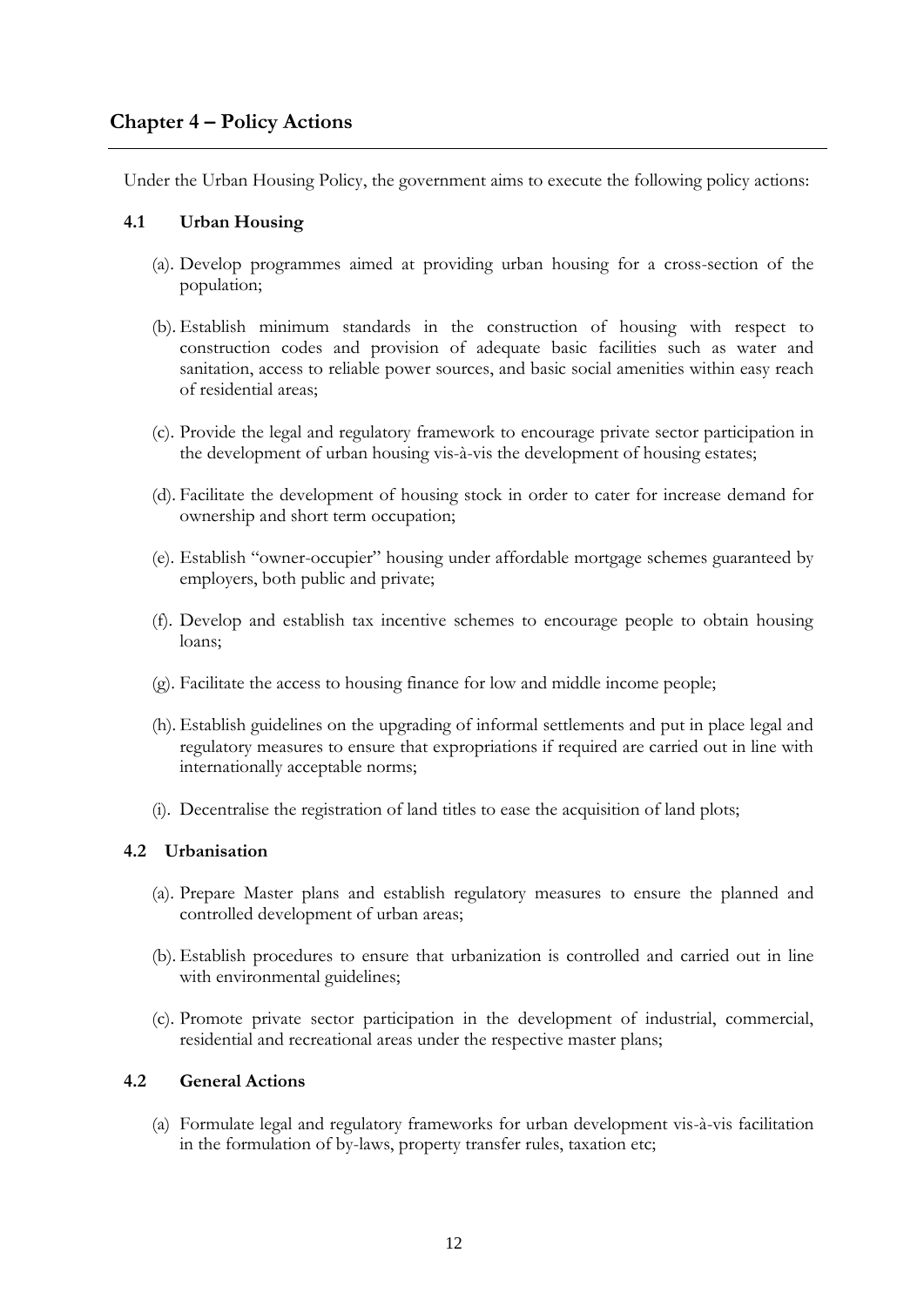- (b) Put in place urban development bureaus to scrutinize, approve and monitor building construction works and related infrastructure;
- (c) Establish regulations on the fixation of rates and property rentals for harmonization and reduction of unfair practices;
- (d) Promote the development of urban development standards in conjunction with key players in the field such as town and country planners, architects, engineering associations, construction companies, civil society and other stakeholders;
- (e) Improve efficiency in the collection of rates and ground rent;
- (f) Promote the development of the building construction sector by offering incentives to small contractors, and providing facilitation in technology based training programmes;
- (g) Promote the development of Technical and Vocation skills to enhance the human resource capacities in skilled and semi-skilled categories of the construction sector;
- (h) Ensure adherence to developed standards for building materials, and construction methods and techniques;
- (i) Promote the utilization of local building materials which have been tested for quality, and adherence to specifications, and the use of appropriate construction methods in housing development;
- (j) Ensure that the promotion of grouped housing under the urban context shall be undertaken in a manner which allows for single buildings to allow a maximum of 20 family flat units in sub-urban areas;
- (k) Similarly, to promote the development of urban housing in city centres in a manner that maximum allowable height restrictions of buildings are respected according to the respective town and country planning regulations. However, there shall be no limit on the number of family flat units on any single standing building, provided that, adequate sewerage and wastewater treatment facilities are provided and solid waste disposal regulations are met;
- (l) Ensure that any housing development in the urban and sub-urban context takes cognizance of the traditions and cultural heritage of the Rwandan people vis-à-vis the social and extended family structures and traditional values;
- (m) Source and attract funds for urban development from private internal and external sources.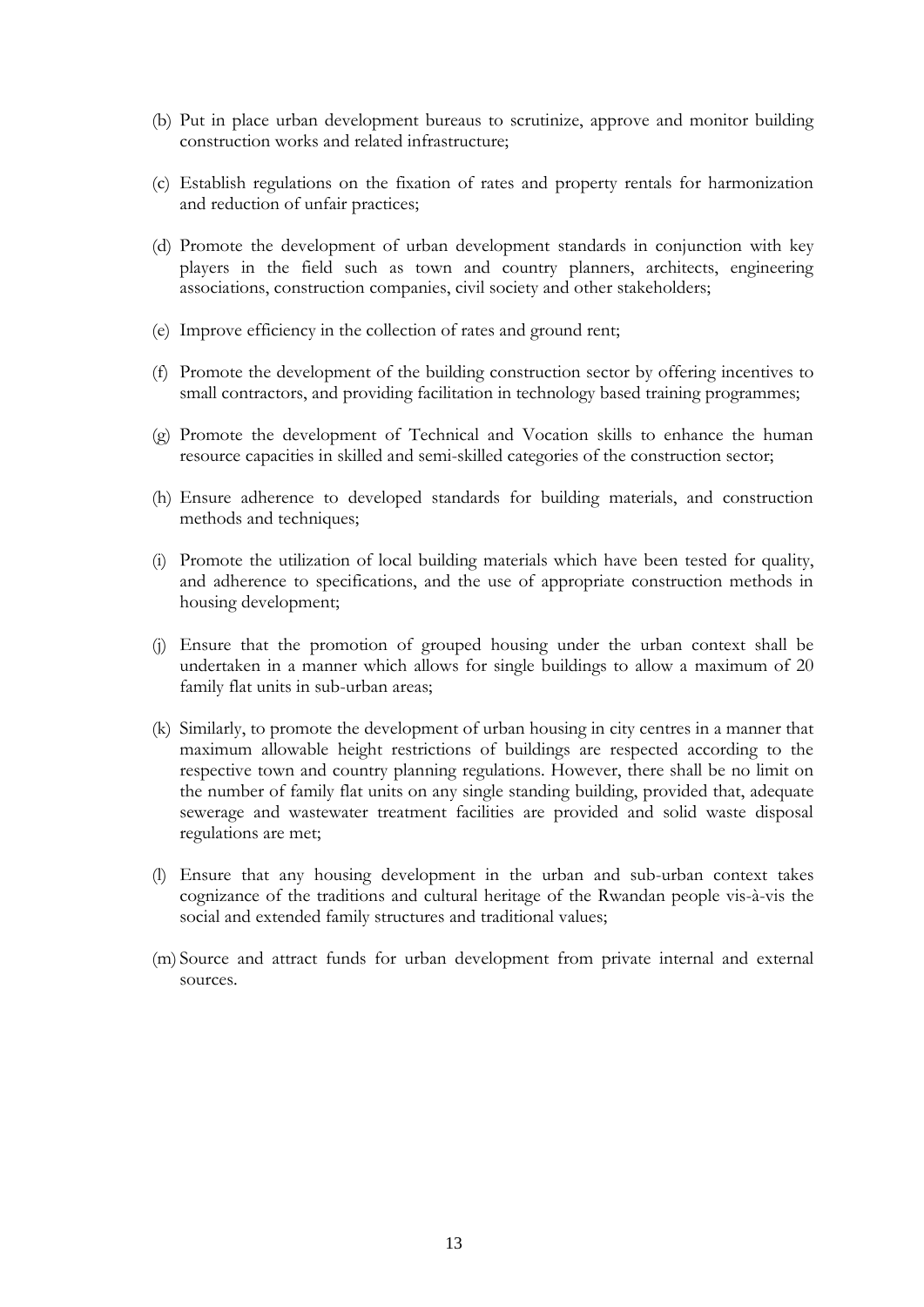The following strategies are adopted for harmonized and sustained urbanization of the country:

- (a) Promotion of economic and social development of secondary urban centres to receive the rural population, which normally converge mainly towards Kigali;
- (b) The allocation of affordable housing plots, which are priced within the reach of the targeted population;
- (c) Upgrading and provision of services to informal settlements;
- (d) Systematic registration of all the properties to ensure land security and land tenure in the informal settlements;
- (e) Sensitization, training, and strengthening of institutional capacities of the various players concerned and involved in urban planning and management, particularly local communities.

In line with the above principles some actions that have been initiated or completed, while others are yet to be carried out are as follows:

- *(i).* Elaboration of Master Plans have been completed for some cities including Rusizi, Rwamagana, Nyagatare, Karongi, Musanze Districts and Kigali City;
- *(ii).* A plot distribution plan is currently ongoing for the allocation of residential plots in Kigali City;
- *(iii).* The development of Town Planning and building codes have been completed;
- *(iv).* A national Public Works quality assurance and certification programme has been completed;
- *(v).* The construction of some Public Water supply and sewerage treatments works are currently ongoing, while others have been completed;
- *(vi).* Elaboration of Master Plans for other districts will eventually be done;
- *(vii).* The establishment of urban development boards will be carried out in line with the regulatory actions elaborated under this policy.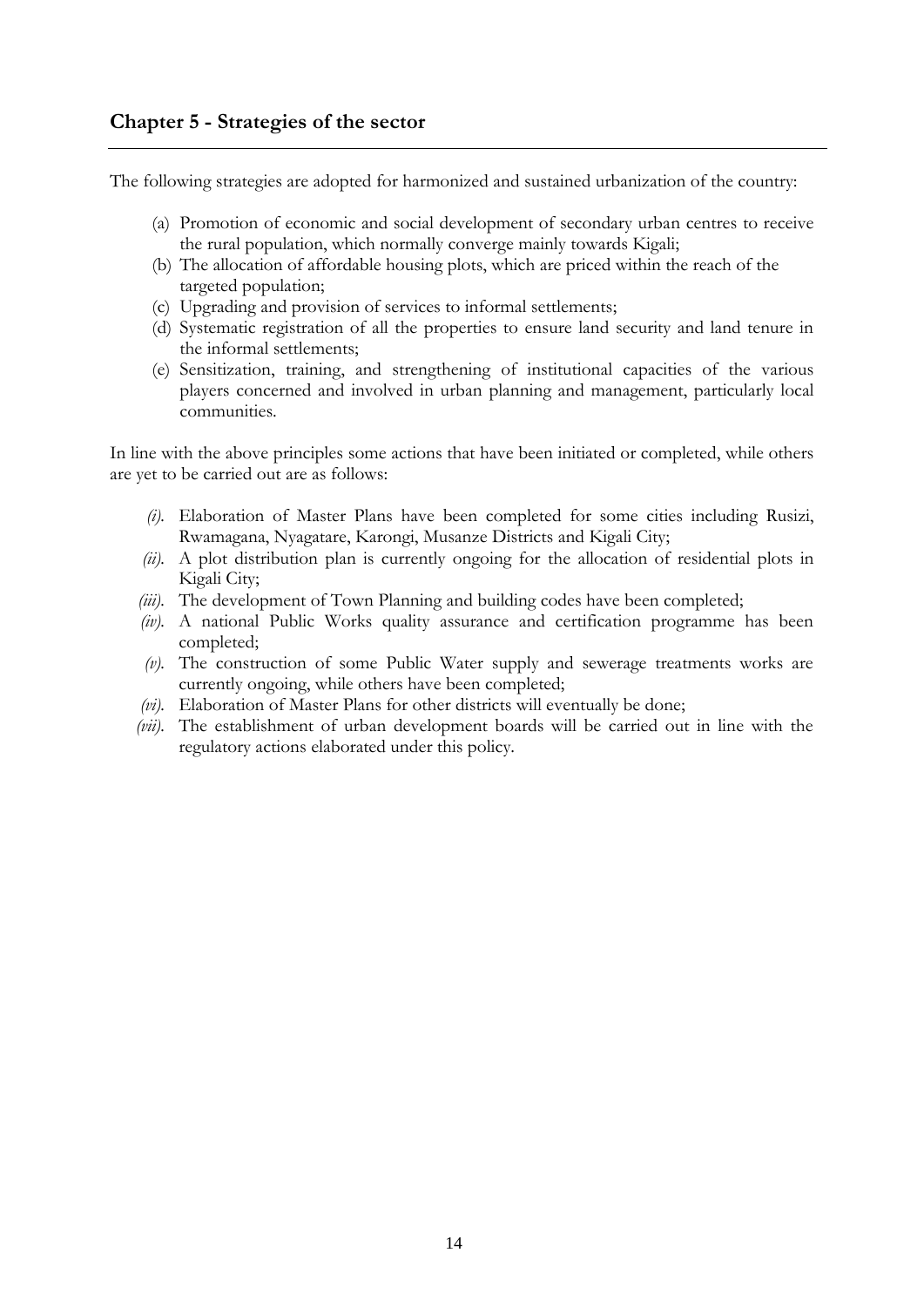#### **6.1 Support city planning**

This program will aim at the establishment of city planning within the scope of national regional planning and take into account the harmonious balance which must exist between Kigali city and other secondary cities, as well as the economic requirements of development of urban centres. It will particularly allow the formulation of master plans for urban development and other planning tools (e.g. simplified urban development plans – as presented in appendix) and management adapted to the immediate requirements of the districts.

#### **6.2 Urban basic data gathering**

This will aim at gathering basic urban data, where the data so collected will be centralized and input into a web-based database created under MININFRA and accessible to the various players; police headquarters, local communities, engineering and design departments and others.

#### **6.3 Development of tools and adapted mechanisms for urban land management**

This program will aim at the improvement and the rationalization of urban land management by:

- the most precise possible evaluation of land requirements;
- the exhaustive inventory of public land reserves;
- the systematic survey and the monitoring of allocated plots which have not been developed within the time period and their subsequent re-allocation;
- The strict observation of ground rent and servicing of plots while penalizing assignees who default.

This program will also aim at ensuring security of land tenure by the systematic registration of the plots allocated in urban areas in relation to the Organic Law No 08/2005 of 14th July, 2005 determining the use and management of land in Rwanda and the Law on the code of urban planning and building in Rwanda.

It will also act as a framework for development and implementation of simple tools and mechanisms for urban management, adapted to the needs for urban areas.

#### **6.4 Promotion of "Grouped Settlements"**

Through this program, local communities will be encouraged to come together to form grouped settlements so as to make it possible to interact among primary zones with connection between neighbourhoods.

Secondary development within these grouped settlements will be assigned to private or semiprivate players within the Sector, namely: private (or semi-private) land developers, private operators (enterprises, banks, insurance companies, etc.), associations and groups (grassroots community groups, housing cooperatives, and others).

During their conception, the operations carried out will be based on the following principles:

- Simplified development of the sites, adapted to the ability by the beneficiary households to contribute financially;
- Social cross-section of households;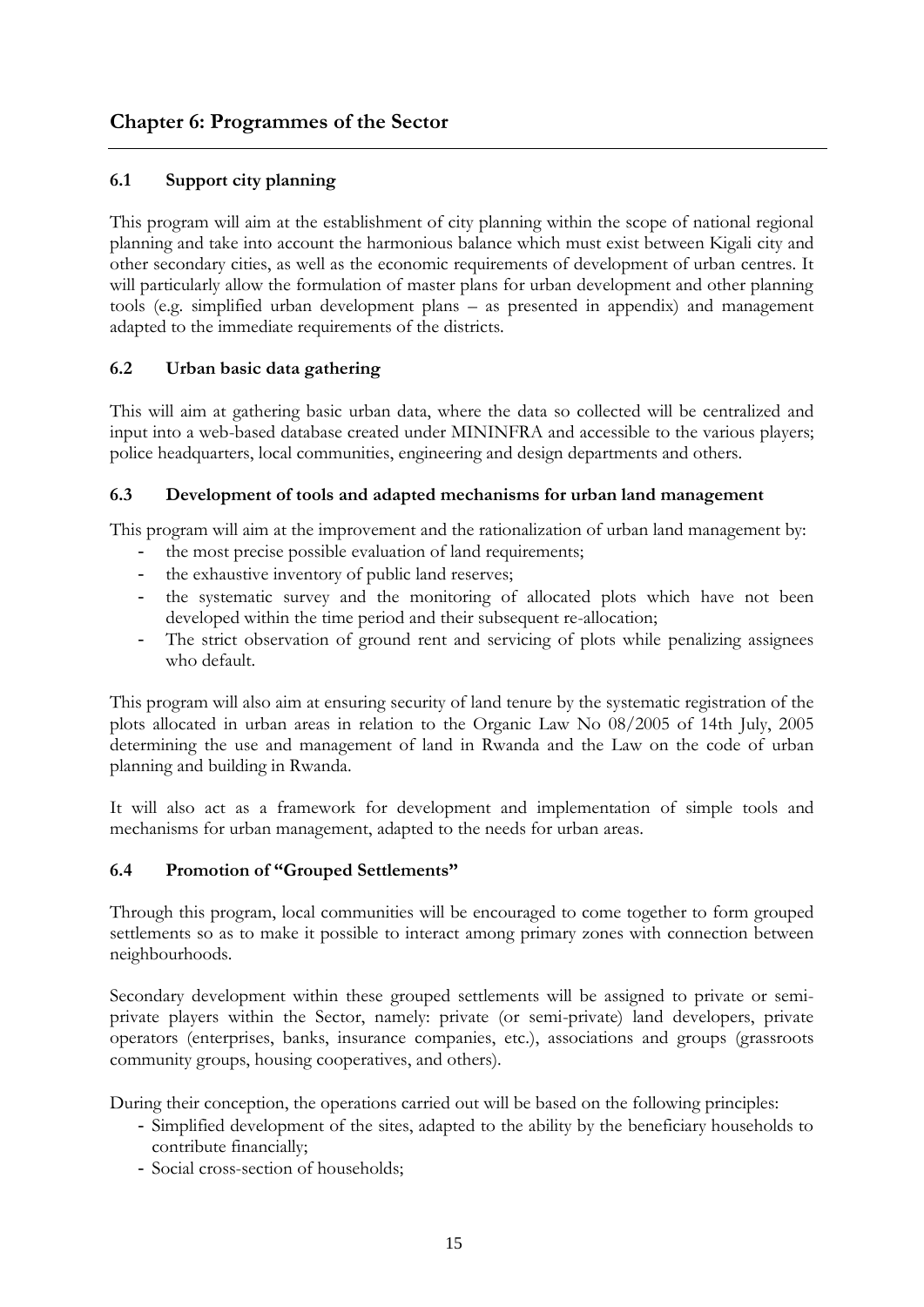- Integration of land reserves for the provision and installation of services ;
- Integration and inclusion of people already present on the site;
- Programming of specific and integrated operations for vulnerable groups (widows, women and children, heads of single households, handicapped people and other vulnerable groups);
- As far as possible, to use the labour based works;
- To increase the possibility of access to housing through long-term credit and research into affordable building materials to enable access for the majority of the population.

#### **6.5 Upgrading of Informal Settlements**

The process of upgrading and provision of services for urban areas will be carried out upon taking into account the income levels of households as well as infrastructure and services to be established. The upgrading is not synonymous with razing an entire neighbourhood; instead, it means rational redevelopment in order to improve the living conditions of the population. Nevertheless, if the option to rebuild an entire zone is taken into consideration, the people so relocated must be assisted to obtain alternative accommodation and facilities. The upgrading of the old site will have to take into account the income levels of neighbouring households.

Sanitation should be given careful consideration and be adapted to existing site conditions including stormwater drainage, and where possible the construction of bulk sanitation systems are recommended.

The allotment plans will take particular consideration of existing buildings (houses) and their integration into single grouped plots in order to limit compensation and demolition. Pilot schemes will be formulated and tested in order to determine the best way forward. The successful schemes will be replicated while taking into consideration lessons learnt from the pilot operations.

#### **6.6 Revision of urbanisation, construction and housing standards, and legal requirements**

This program will aim at:

- Elaboration and adoption of rules and regulations concerning the resettlement of expropriated households;
- Elaboration and adoption of the Organic Law determining the use and management of land in urban areas;
- Revision of urban development standards (sites, plots sizes, setting out etc.).

#### **6.7 Support and assist local communities in mobilization of financial resources**

In particular, this program will aim at:

- Increasing resources of the local communities through the improvement of their tax base;
- Improvement of the capacity of local resource management through training schemes aimed at improvement of accounting and financial management.

#### **6.8 Strengthening of technical capabilities**

The program of capacity building will be used to commence the implementation of the policy and will be a useful of milestone vis-à-vis the establishment and development of the human settlement policy in the country.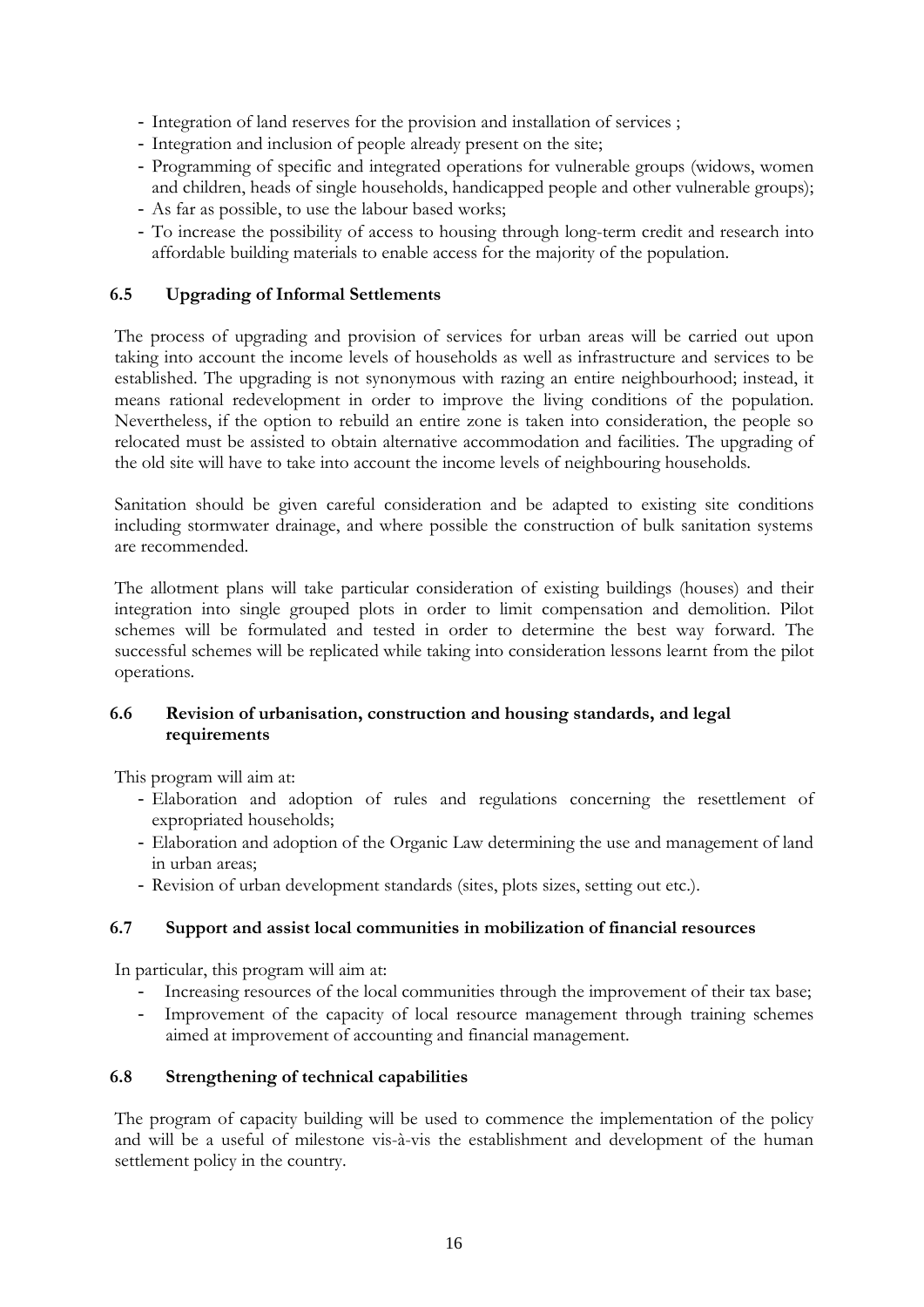This program will concern various players involved in the urban planning issues at central and decentralized level. It will aim at:

- Making the broad outline of the Urban Housing Policy operational;
- The creation and reinforcement of the structures in charge of management and operations of housing in urban area;
- The implementation and integrated urban programs in the national economic structure;
- Improving the system of urban management by setting up financial and institutional mechanisms adapted to the needs of the local communities;
- The development of training schemes intended for staff at the national and local level;
- The acquisition of the required materials and equipment particularly through support programmes with development partners.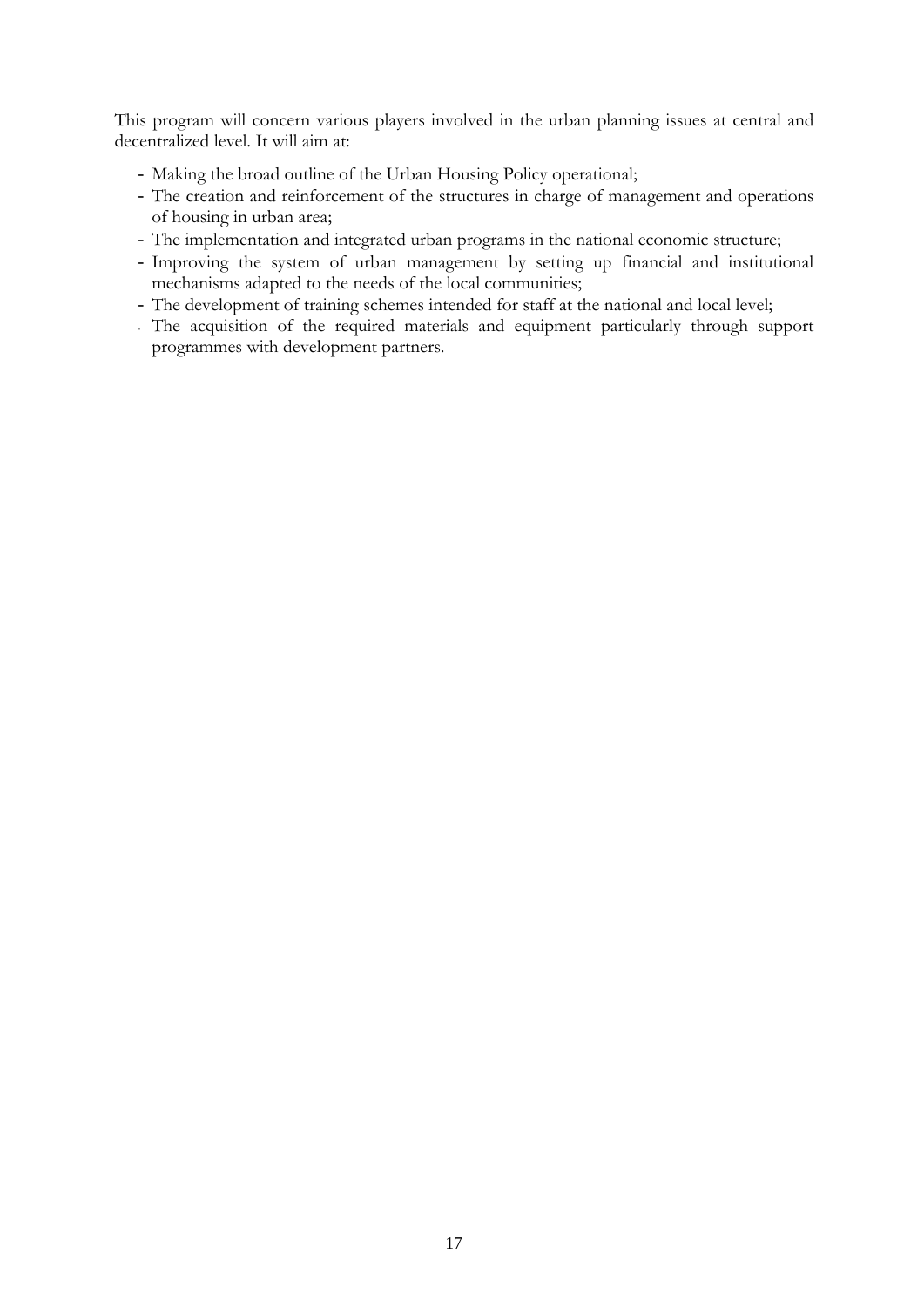#### **Chapter 7: - Institutional framework for implementation of the policy**

The institutional arrangements for implementation of this policy are at national, provincial and district level.

The Ministry concerned with urbanization will be the focal point of this policy and will work in collaboration with the other government departments which have similar mandates to implement this policy.

The Ministry in charge of economic planning will play a key role in determining and approving investments to be carried out in the country. It will make decisions in the management of the territorial boundaries and fix priorities for investment in infrastructure development to be realized at national level, especially by integrating them in the public investment plan. It will control the pace of disbursements and decide on the availability of the financial resources, in its capacity as budget controller.

The implementation of this policy will be carried out in consultation with the Ministry of Local Government who will play a key role in the decision making process, particularly through territorial management as the authority at decentralized level, in the Districts, as well as urban areas.

The Rwandese Association of Local Government Authorities (RALGA) which constitutes a framework of dialogue of cities will be involved in the approval of urban housing development programs, coordinate their implementation, and ensure their monitoring and evaluation.

The Ministry concerned with land management will deal with the policies and strategies of land management as well as monitoring and evaluation.

The Districts will be in charge of implementation of the policy while carrying out delimitation of urban circumscription and their management.

The national Commission of urban planning and territory management (CNUAT) will be effectively established. This commission will include representatives of MININFRA, MINAGRI, MINECOFIN, MINALOC, MINISANTE, MINEDUC, etc; will be responsible for proposing the policies, the draft regulations and making follow-ups on the implementation of the policy at national level.

Provincial commissions will be responsible for coordination and supervising the operations carried out in districts and cities, ensuring coherency in regional development, facilitating complementarities in the investments and strengthening capacities of cities.

Representation at Urban Development Board level by each district will ensure the coordination of activities related to urban planning and works, as the technical body of the district committee which, under the authority of the law conferred to them will approve urban development plans.

The private sector will participate in the implementation of the National Urban Housing Policy. Private real estate development companies, in association with districts will play a key role in the demarcation of plots, the construction of houses and the production of building materials. In addition to the institutional framework, the policy will also set a legal and legal framework of intervention.

The legislation for town planning, urban development and settlement goes back to several years. The main reference texts are as follows: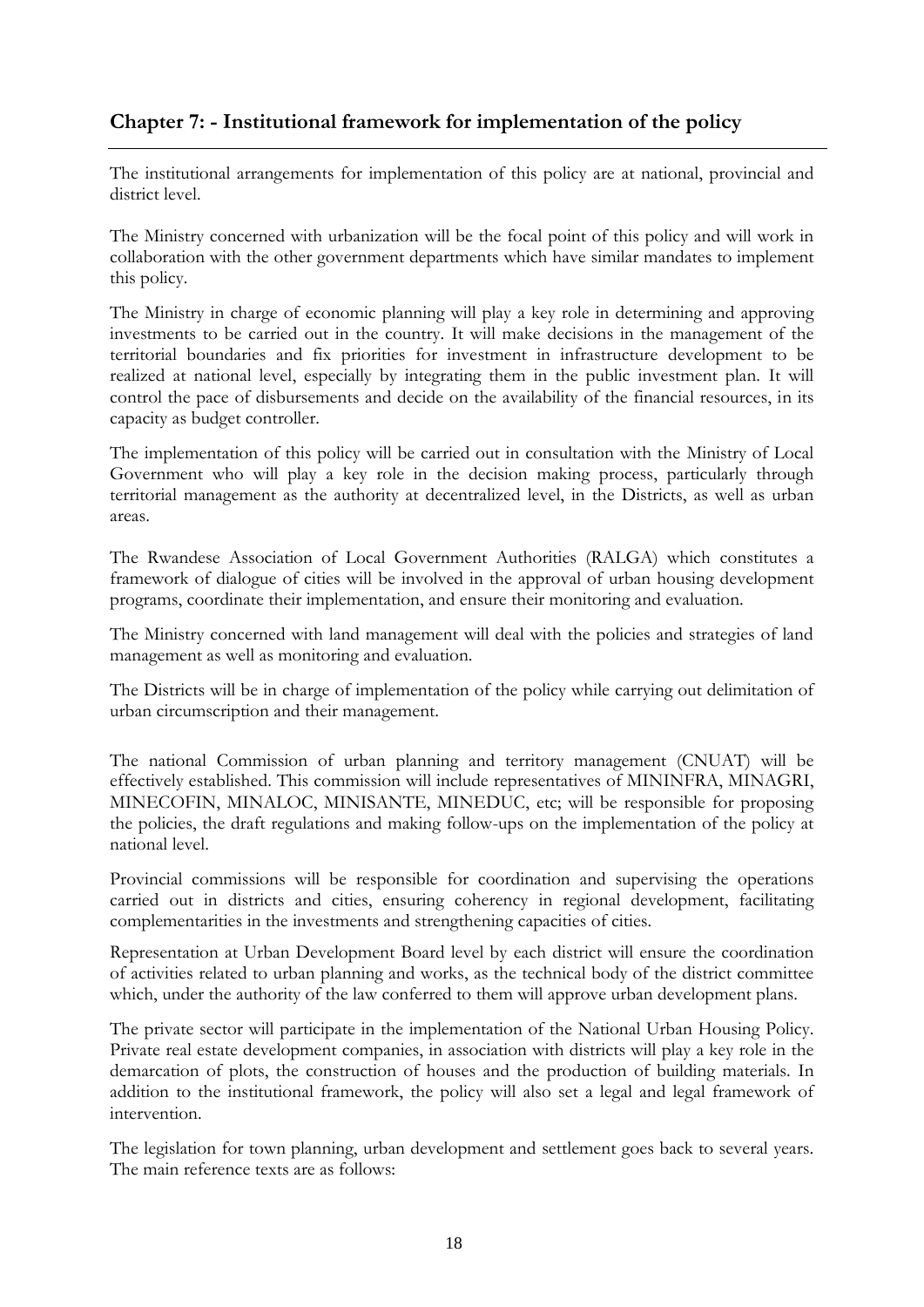- The ministerial decree of 1943 on the sale and the lease of land;
- The decree of 29th January, 1981 relating to urban development and the territory;
- The presidential decree on the authorization to allot and construct;
- The ministerial decree on the communal land conservation.

These texts are characterized by many insufficiencies and must be re-examined in order to provide and adapt a legal and regulatory framework capable of allowing the various players concerned to meet the challenges of urban development.

Moreover, the legal and regulatory framework for implementation this policy has been amended with the addition of new legal clauses and in particular the Organic Law governing Land Use Planning and management in Rwanda, while the Law governing expropriations will have to be taken into account as well.

The implementation of this policy requires the setting up and adoption of the required legal instruments in the short term.

This process will in particular comprise:

- Updating and amending of existing legislation regarding urban planning in order to adopt it to the current context;
- Development of a simple and pragmatic code of urban planning;
- Development and adoption of new standards for urban planning and construction;
- Definition of a legal framework for organization of various professional bodies concerned with: town planners, architects, engineers and other technicians;
- Definition of the responsibilities for public and private companies as well as for independent real estate developers.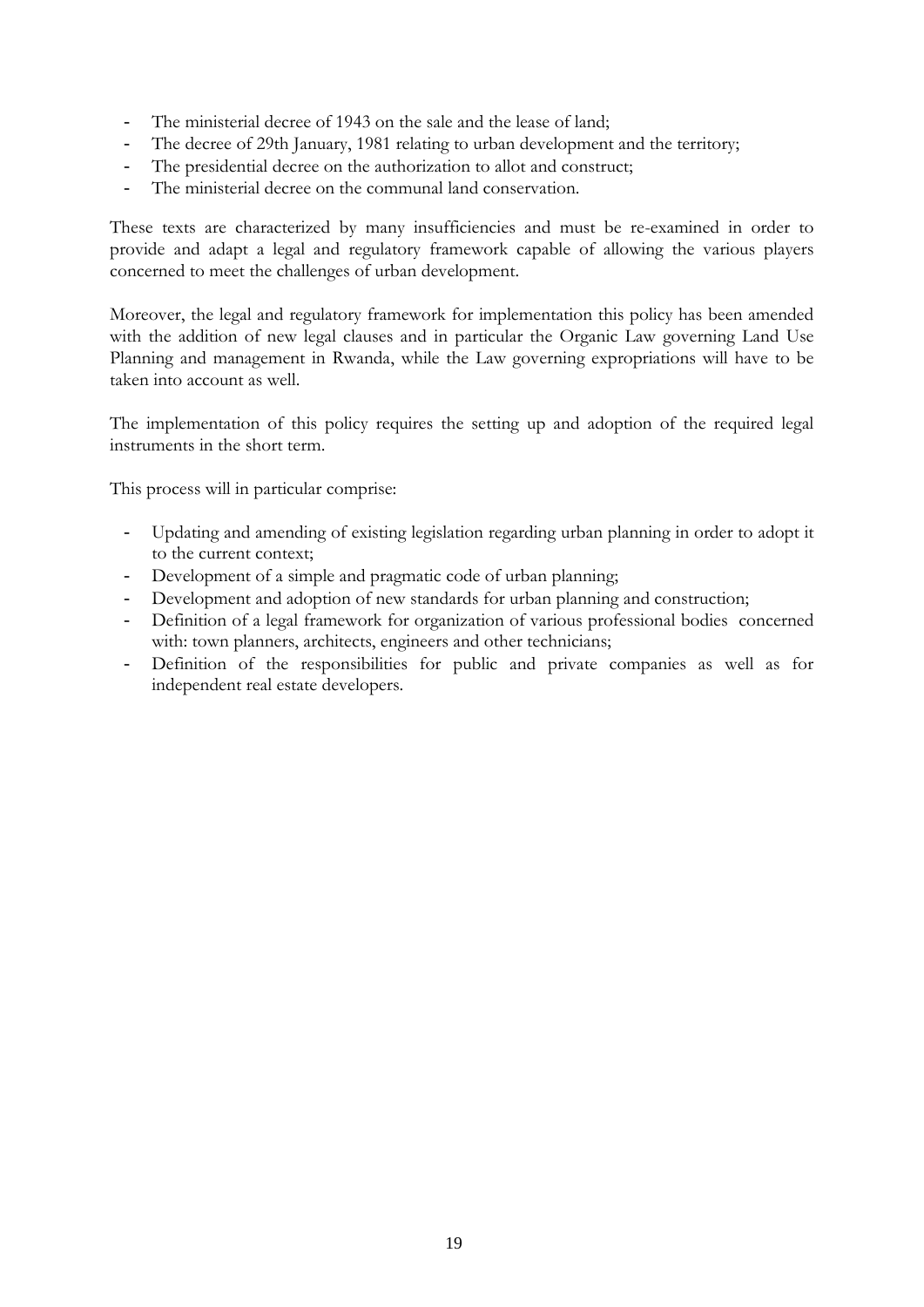#### **Chapter 8: - Conclusion**

The process of urbanization is a driving force of economic development where it can yield tangible results as long as it is controlled, planned and directed in line with accepted standards and norms.

It must be implemented within the framework of sustainable development while meeting the needs of the people and contributing to their social and economic development with due regard to environmental sustainability.

The implementation of a National Urban Housing Policy depend on the increase of tax revenue from the communities, the transfer of government resources and the capacity of cities to conceive and implement development strategies. It is important to emphasize on resource mobilization in order to produce the necessary planning tools and ensure their utilization.

The priority must be given to the development and/or the updating of legislation with respect to urban planning in order to allow coherent and functional urban development.

The development of strategies to implement each policy action should be undertaken as the implementation process of this policy. These strategies should be developed as a programmed and well planned manner in order to achieve success in their implementation. The involvement of the private sector in urban development and indeed the development of housing is a key policy strategy which should be elaborated and modalities worked out.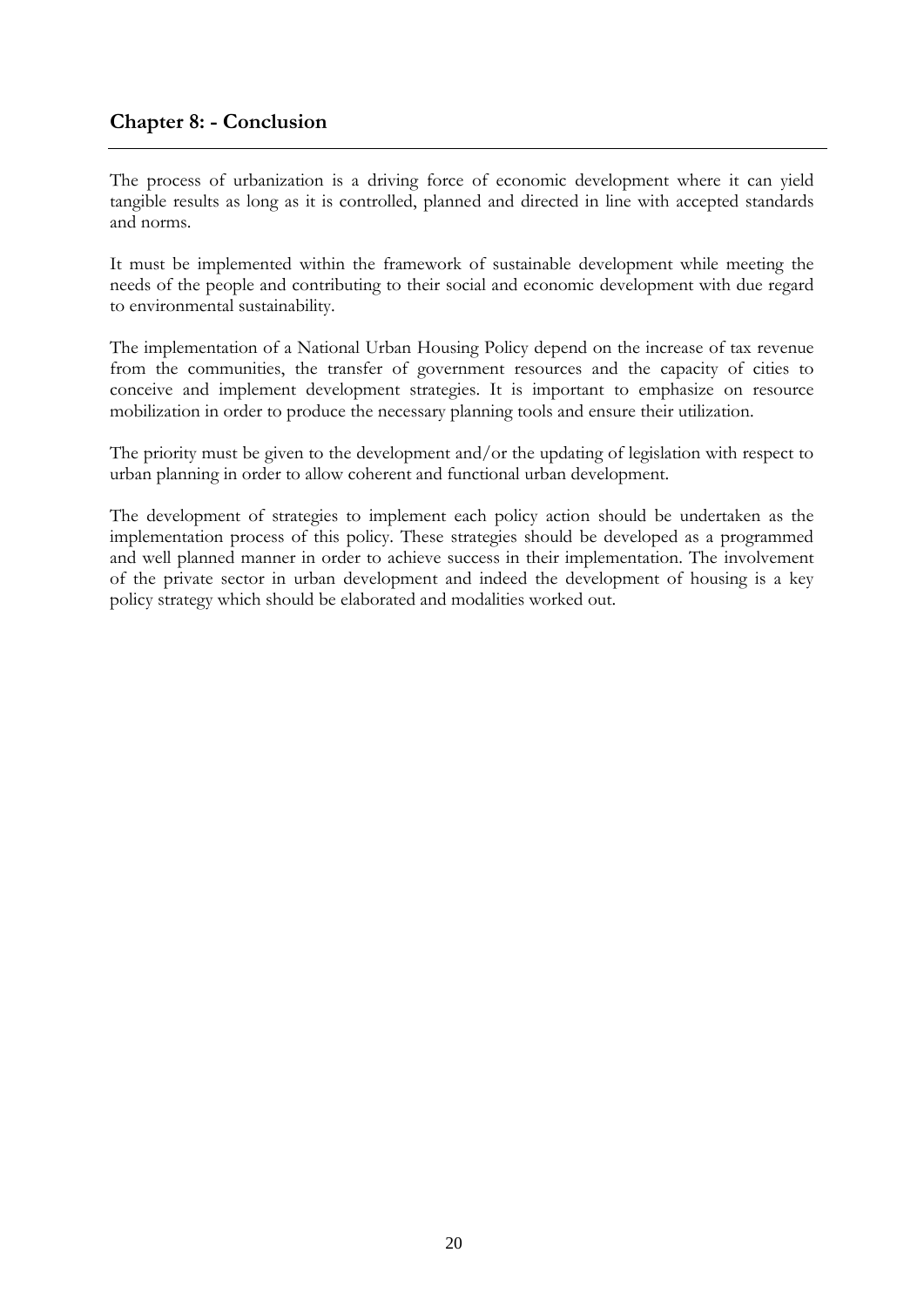#### **ANNEX 1**

#### **CONCEPT NOTE**

#### ESTABLISHMENT OF AN URBAN DEVELOPMENT REGULATORY BODY FOR RWANDA

THE

RWANDA URBAN DEVELOPMENT BUREAU (BOARD) (RUDEB)

*August, 2007*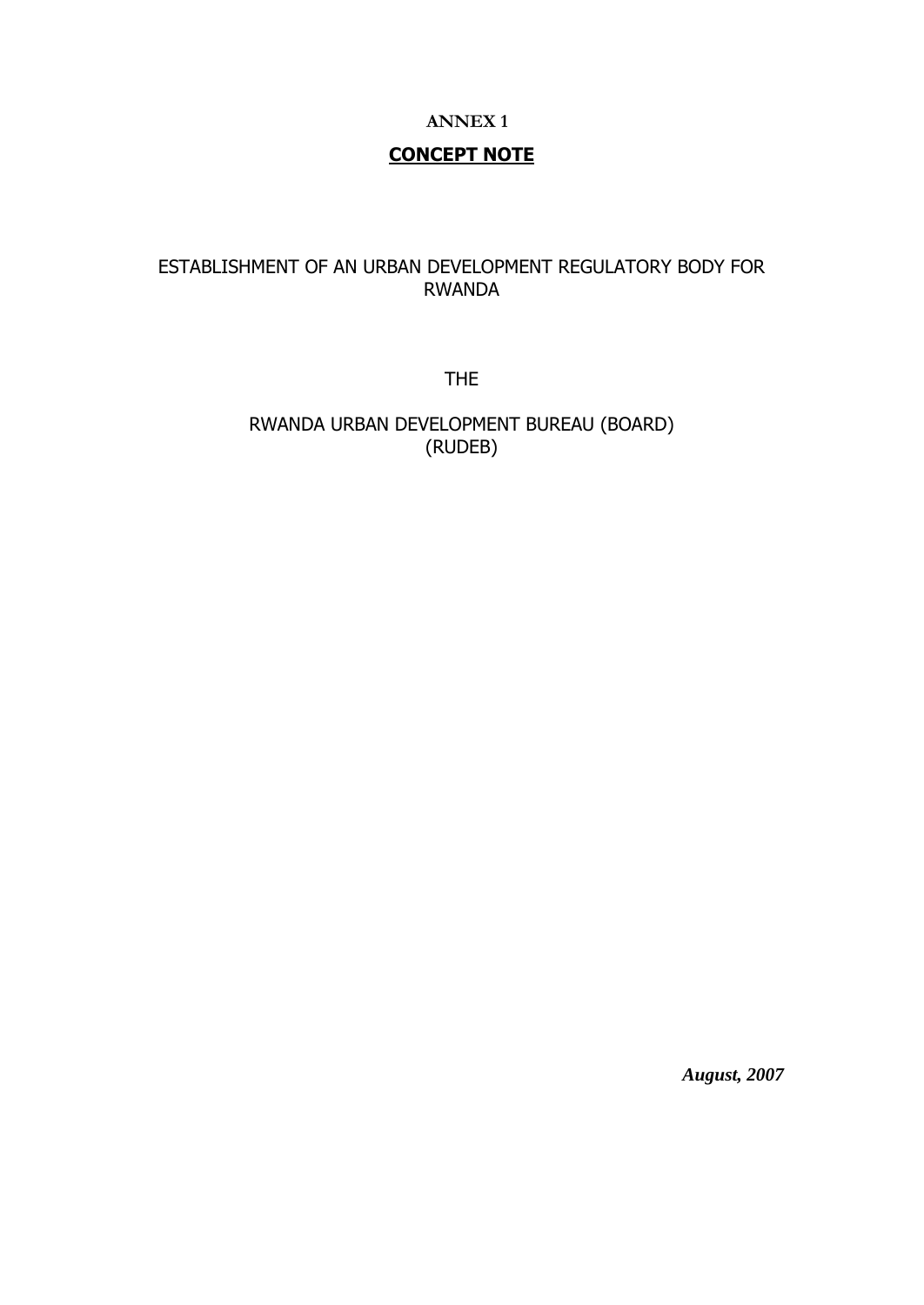#### **1.0. Introduction**

Many cities in developing countries face the problem of the existence of unplanned structures which have been constructed without any consideration for future developments in and around their vicinity. Furthermore, these structures may not have been built in conformity with accepted standards and environmental guidelines.

In order to ensure that future developments are regulated, and constructed according to acceptable norms and regulations, a regulatory body has to be established.

This document provides an outline for discussion purposes for the formation of such a body; the establishment of a proposed Urban Planning and Development Bureau.

#### **2.0. Mandate**

The mandate of this institution in general would be to ensure that all future developments conform to acceptable building standards, norms and regulations that are in force. This is to ensure that cities are planned and developed in a systematic and planned manner in order to allow for future development.

#### *2.1. Specific Mandate*

To regulate urban development in Rwanda to ensure planned and systematic construction of buildings and structures in accordance with standards and norms of building regulations that are in force and in full conformity with environmental guidelines.

#### **3.0. Operation of the Bureau**

The Bureau will operate as a regulatory and approval entity tasked with scrutinizing applications for development authority pertaining to the following:

- 1. Estate Development Large scale development both Public and Private
- 2. Allocation of land for various types of development vis-à-vis residential, commercial, industrial and recreational/leisure.
- 3. Residential Development Individual
- 4. Commercial Development Multi-storey buildings, Shopping Centres etc.
- 5. Re-zoning from residential to commercial, residential to hospitality, residential to educational, commercial to Industrial etc.
- 6. Industrial Development Industrial Parks, Manufacturing, Processing etc.
- 7. Tourism and Leisure Resorts, Play Grounds, Parks, Night Clubs, Bars and Restaurants etc.
- 8. Hospitality Hotels, motels, lodges, guest houses etc.
- 9. Health (Private and Public) Hospitals, Clinics, Diagnostic Centres etc
- 10. Education (Private and Public) Schools, Institutions of Higher Learning

#### *3.1. Requirements prior to seeking approval*

Prior to submission of an application some minimum criteria should be laid down as part of the application process such as: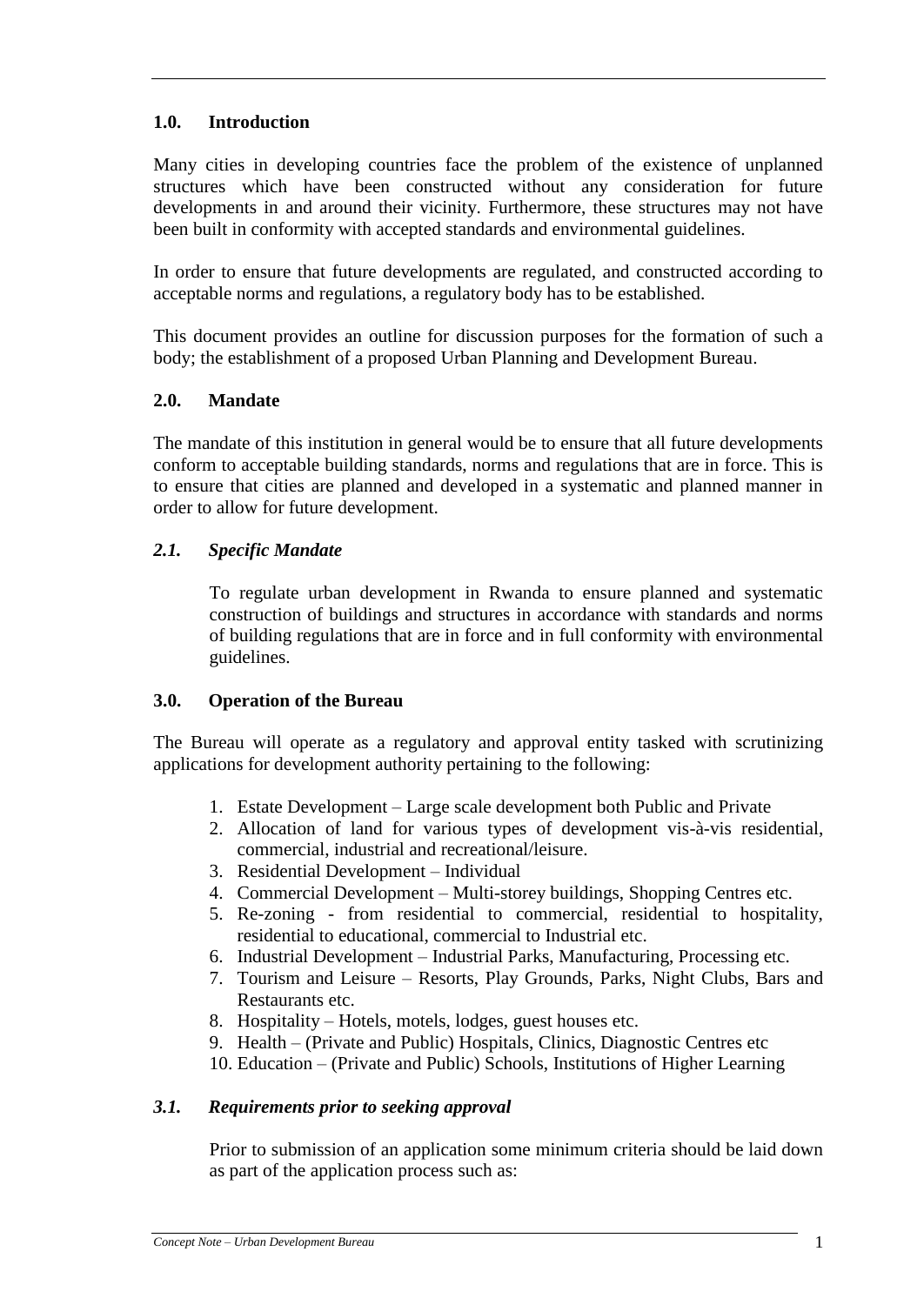- Title deed or ownership status
- Proposed Purpose of the Development
- Proposed Schematic Plan
- Proposed development Plan if large scale Estate Development
- Proposed wastewater disposal, sewerage reticulation, domestic water reticulation, and electricity reticulation, etc.
- Environmental Impact Assessment (EIA) if necessary (for Industrial, Commercial and Leisure development)
- Proposed accommodation of traffic (for Commercial and Leisure development)
- Prescribed application fee based on the type of development and/or estimated cost of development.

Specific requirements have to be developed for each type of development so that all aspects of urban development are covered under these regulatory criteria.

#### **4.0. Composition of the Bureau**

The Bureau should be a lean structure composed of the following Units:

- Board of Approval Composed of members drawn from within the Bureau and representatives from the respective Town or City Councils.
- Administrative & Financial Unit Tasked with Administrative and General management functions of the Bureau.
- Inspections and Operations Unit Tasked with conducting field inspections to verify the authenticity of applications as well as monitoring of ongoing projects.
- Technical Unit Tasked with scrutinising applications to ensure adherence to accepted standards and prevailing development regulations e.g. environmental, building codes etc. and liaison with other statutory and government bodies.
- Urban Planning & Development Unit Tasked with formulation of urban development plans for the country, recommendations for formulating, updating and reviewing of urban development policies and development of strategies. This unit will also take care of zoning and re-zoning functions of urban areas.
- Legal Affairs and Advisory Unit Advise on building regulations, land expropriation regulations, prosecution of defaulters and imposing punitive actions.

The Board of Approval should be composed of an odd number of people ideally between 5 – 7 members and should be headed by a chairman elected from within its members for a specified duration, say 1 year.

All applications should be subjected to discussion by the Board of Approval which should meet to discuss applications on a regular basis (say  $1 - 2$  times per week). Approvals/disapprovals should be made based on recommendations provided by the Inspections/Operations and Technical Units respectively. Should there be a need for further consideration of selected applications, this should be referred back to the respective units for further scrutiny. A proposed organization structure for the board is attached as Annex 1 to this report.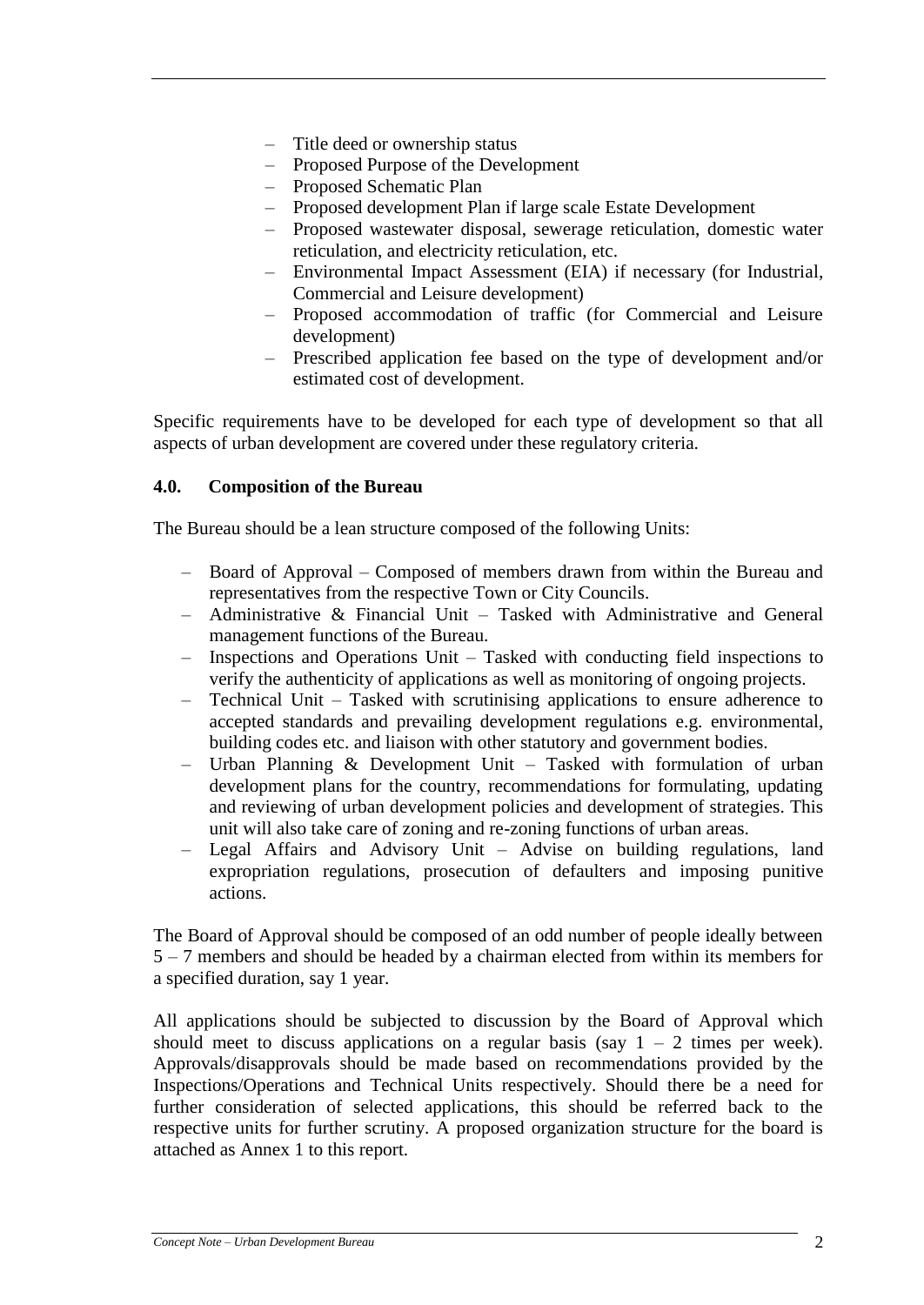The Board will co-ordinate its activities with decentralized entities in respective districts so that there is some coherence between the development strategies of the country with those of districts. The District Development Programmes will receive guidance from the Bureau based on set norms and regulations.

#### **5.0. Authority and Autonomy**

The Bureau should be granted some authority by way of an Act of Parliament so that it has the power to regulate and/or enforce government policies, and rules and regulations pertaining to Urban Development.

It should also have a certain degree of autonomy in order to carry out its functions in an independent manner.

#### **6.0. Code of Conduct**

A code of conduct should be developed for the Bureau to govern the conduct of its members. This is to safeguard applicants and the state from possible corrupt practices in the approval of applications by board members.

#### **7.0. Funding of the Bureau**

The Bureau can either operate as a self-funding entity completely run by way of a revolving fund mechanism where the application fees maybe used for remunerations and operational costs of the institution.

Alternatively the funding maybe shared between government and the entity themselves while application fees can be paid directly to Rwanda Revenue Authority.

#### **8.0. Public Obligations**

Private Involvement in the operation of the Bureau should be minimal unless a development project requires the input of specific expertise. Individuals of "good standing" in civil society and/or business circles, maybe called upon to provide specific views on their area of expertise. These individuals maybe remunerated with a "sitting-in" allowance just for the duration of the session. Rates for such instances should be included under the operational guidelines of the Bureau.

Similarly where there is an entire community involved, public hearings may be conducted by the Board Members to obtain the views of the public on the proposed development. A particular case in this regard would be the damming of a water system for irrigation or leisure activity where people downstream of the dam could be severely affected.

The Bureau should also be involved in disseminating information to the public on rules and regulations of building construction, estate development etc. This can be either through public awareness campaigns, information booklets, news media and website.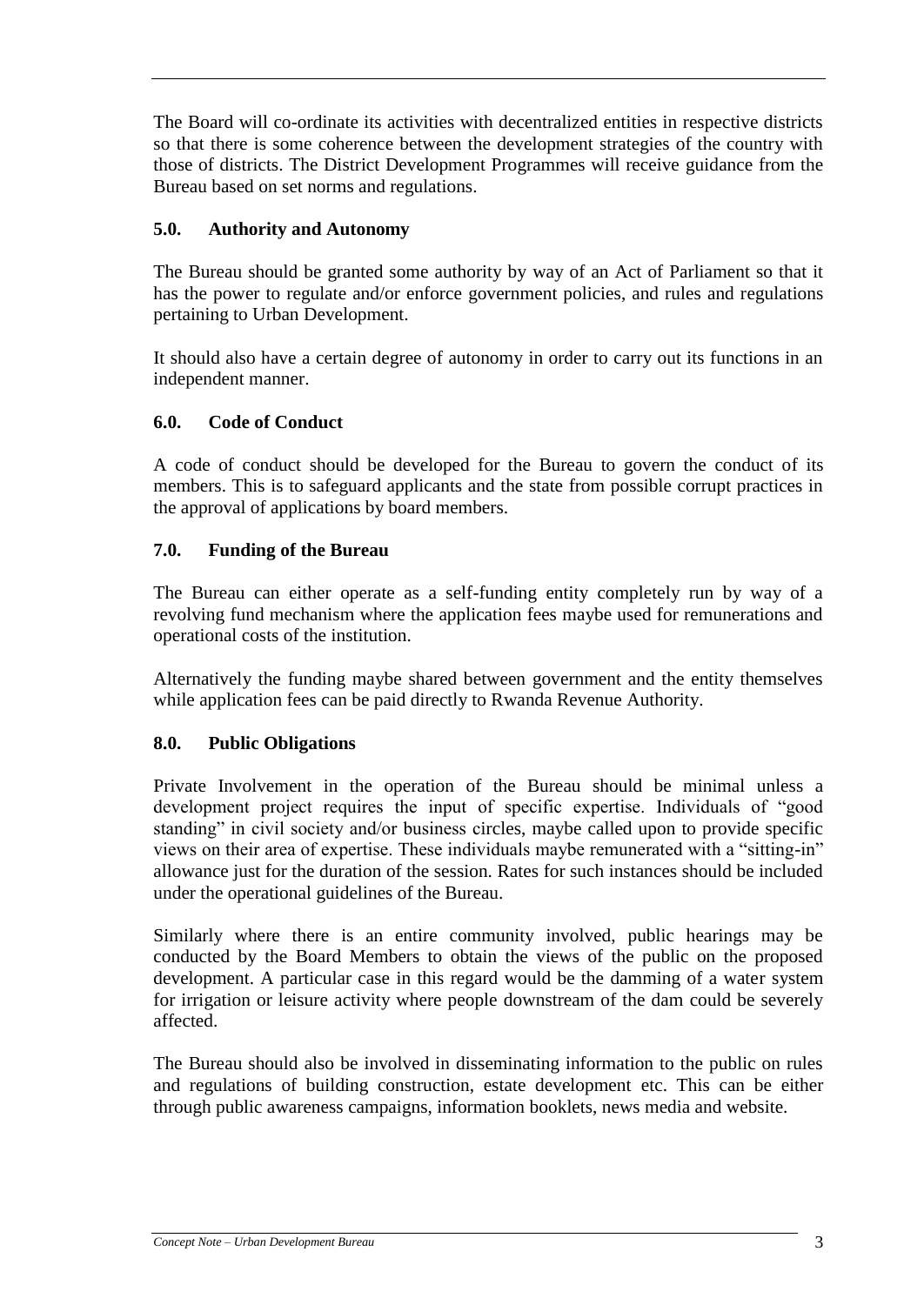Furthermore, there should be some co-ordination or liaison between the Bureau and other government institutions with respect to particular development issues e.g. education, agriculture, etc.

#### **9.0. Development Certification**

The following certificates will be issued by the Bureau once applications have been scrutinized, prior to, during, and after completion of the development:

| <b>Certificate of Consent to Develop</b> | Granted upon satisfactory compliance with initial<br>application requirements prior to commencement of<br>actual development (Development Permission)                                                             |
|------------------------------------------|-------------------------------------------------------------------------------------------------------------------------------------------------------------------------------------------------------------------|
| <b>Inspection Certificates</b>           | Granted after inspections have been carried out as<br>per frequencies as prescribed within the operational<br>framework of the Inspectorate. Criteria for issuance<br>should be based on the type of development. |
| <b>Certificate of Compliance</b>         | This certificate is issued upon completion of the<br>development but prior to beneficial occupation<br>and/or usage.                                                                                              |

The certificate of compliance should clearly indicate that its issuance is based on the owner of the development assuming all liabilities on the usage and operation of the development. It should in no way hold or transfer risks to the state. It would be a certificate that indicates that development and planning guidelines have been followed in full and should not in anyway be construed as an acceptance of guarantee or warrantee.

#### **10. Policy Formulation**

The Bureau will be tasked with the duties of advising the line Ministries on issues of Policy updates and reviews based on the experience and views of the public that come in direct contact with the Bureau during the execution of their duties.

The Bureau would be the "Eye's and Ears" of government and would advise on which policies are effective and which require updating or review.

The actual function of formulation, reviewing and updating of policies would lie with the respective line Ministries which the Bureau would be answerable to.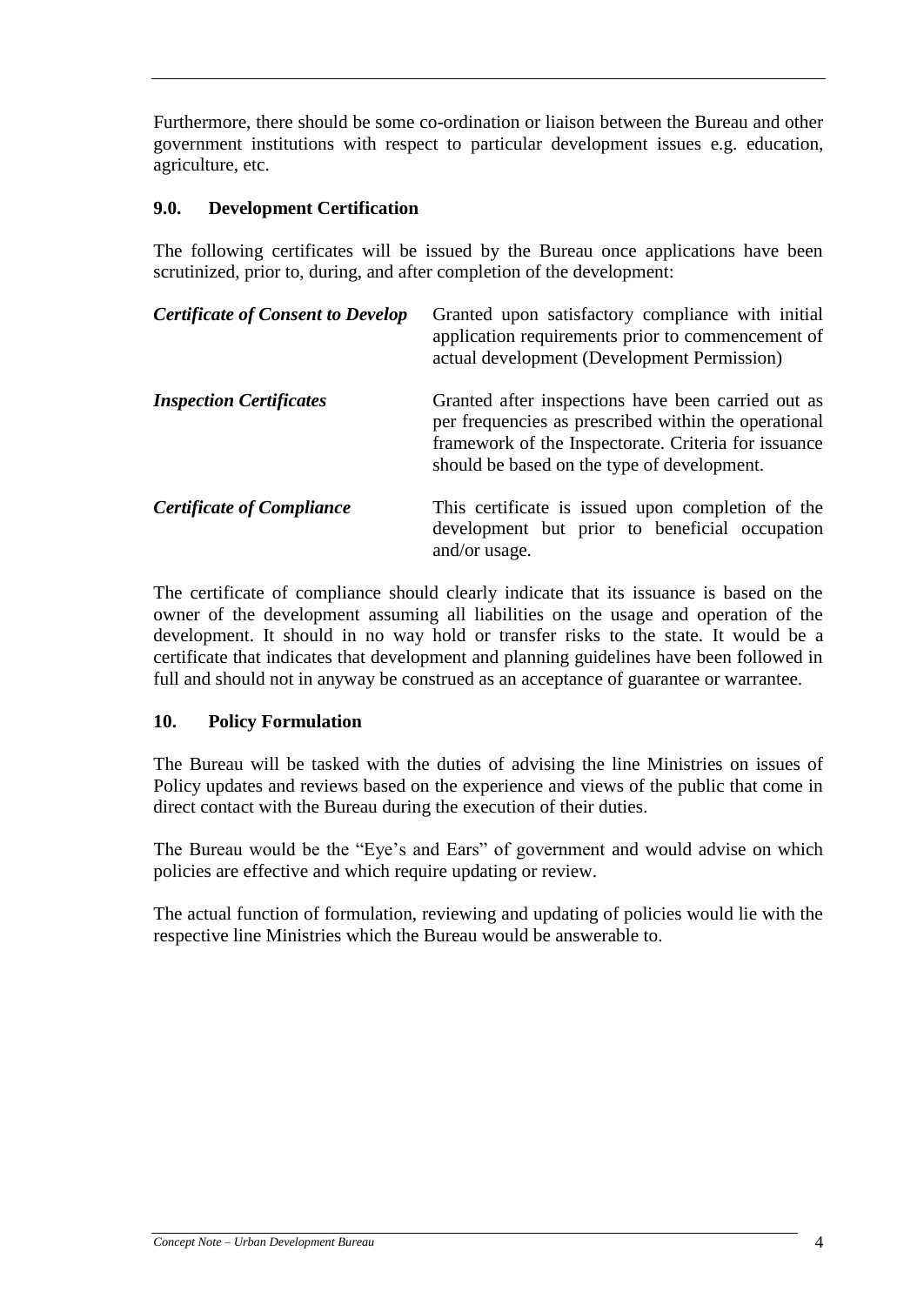#### **PROPOSED STRUCTURE OF URBAN PLANNING & DEVELOPMENT BUREAU**

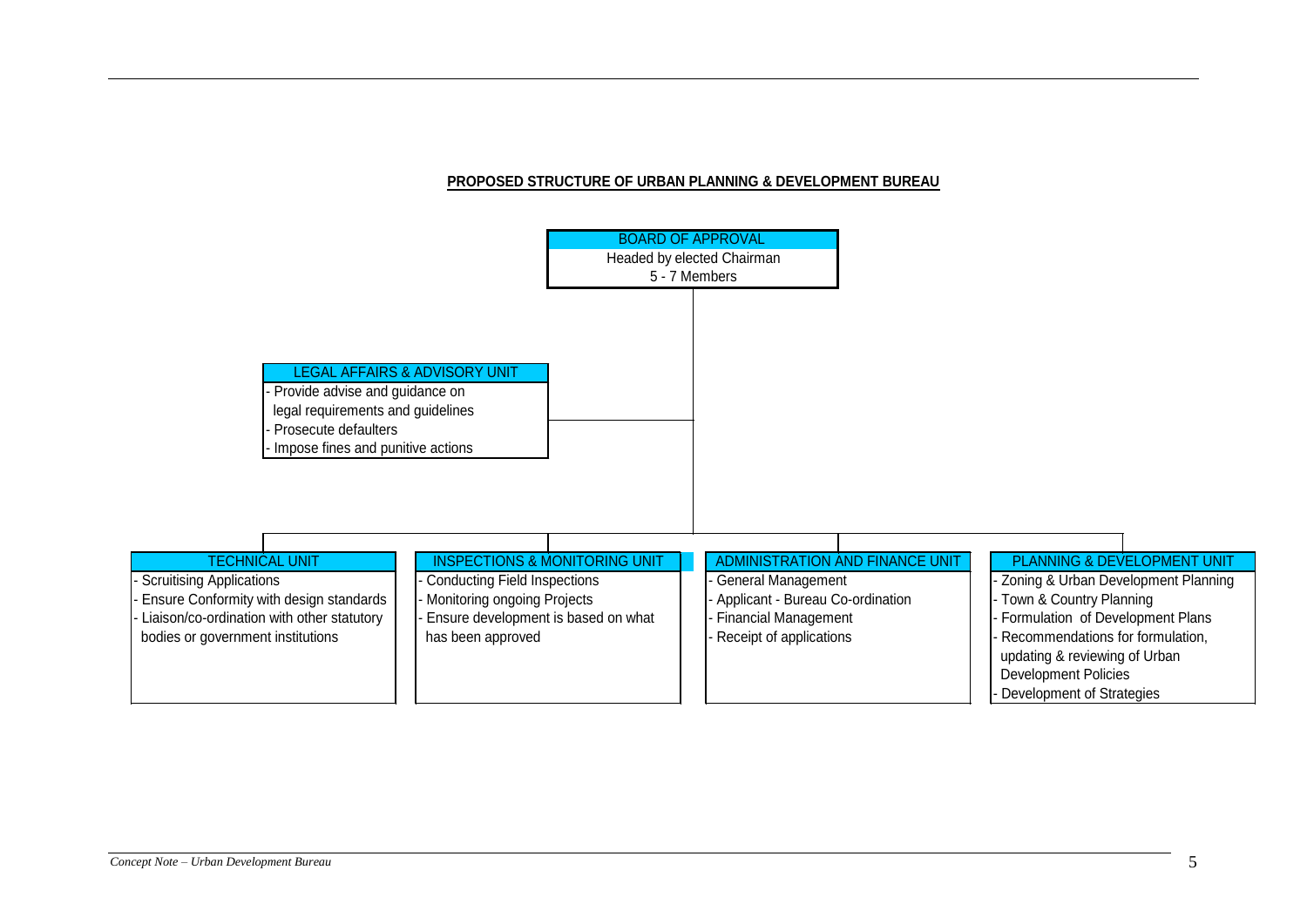#### **ANNEX 2**

#### **Glossary of terms used**

**Common services:** buildings open to the public for use by the community. These include schools, health facilities, markets, sport infrastructure, etc.

**Human settlement area:** area occupied by human activity.

**Housing**: this term means the grouping of human settlements into various modes which vary in size and nature particularly by specific human activities being carried out. Distribution is made of rural and urban housing.

Land allotment: operation to subdivide land found in one single land title into plots.

**Local management plan:** is a plan used in urbanization to cover an urban sector or limited quarters

**Local management plan:** is a plan used in urbanization to cover an urban sector or limited quarters.

**Simplified urban plan:** see note hereafter.

**Spontaneous quarters:** any urban area in which people settled in uncontrolled and illegal and often disorderly manner, against any urban plan.

**Quarters' restructuring:** action to manage urban quarters where people settled in uncontrolled and disorderly manner which is aimed at improving their services. These actions go together, in generally with regularization of land title.

**Rural Areas:** Areas that are not built-up or urban in nature and has less man made infrastructure where the main occupation of the inhabitants are agricultural based. The issue of a population density of less than 400 persons per square kilometre may also be considered as a collective criterion to designate a rural area.

**Urban Areas:** These are built-up areas with a considerable amount of man-made infrastructure and a population that is mainly dependent on service based income rather than in agricultural based occupations. The population density of urban areas is generally higher than 400 persons per square kilometre.

**Urban Governance:** Governance is not the same as government. This concept of governance implies the existence of power both inside and outside official Government institutions and their authority. Governance involves three main actors, namely public authorities, the private sector and the civil society. Governance underlines the decision making process as far as each decision results from complex relations between several players concerned with various priorities. By reconciling these priorities, one comes at the heart of what governance is all about. All social groups including women should be associated to this process. Each local organisation defines what good governance is in view of its own experience. The world campaign on urban governance is advancing the following principles: equity (fairness), viability, power delegation,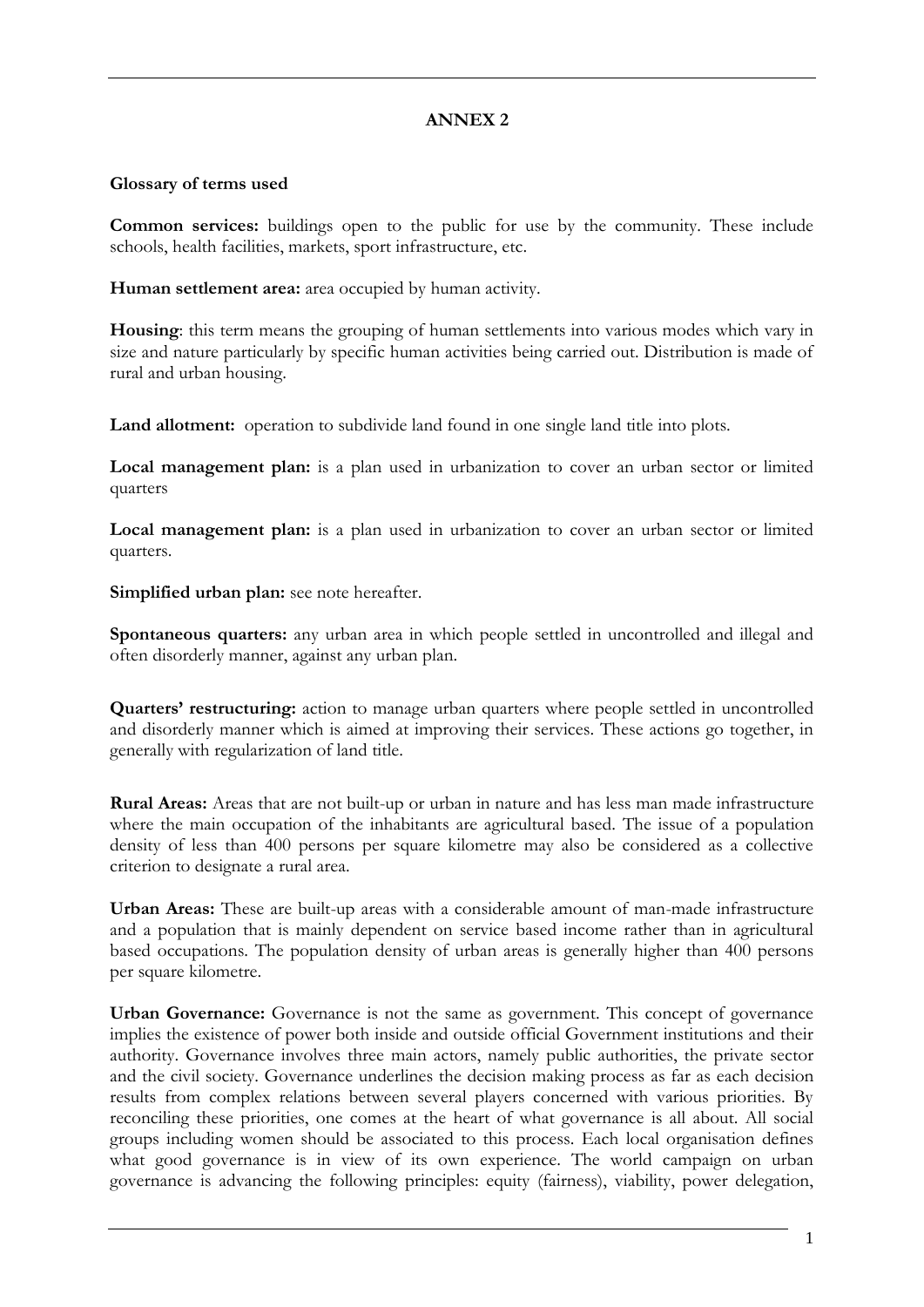efficiency, transparency and accountability, civic commitment and security. These principles are independent and strengthen each other.